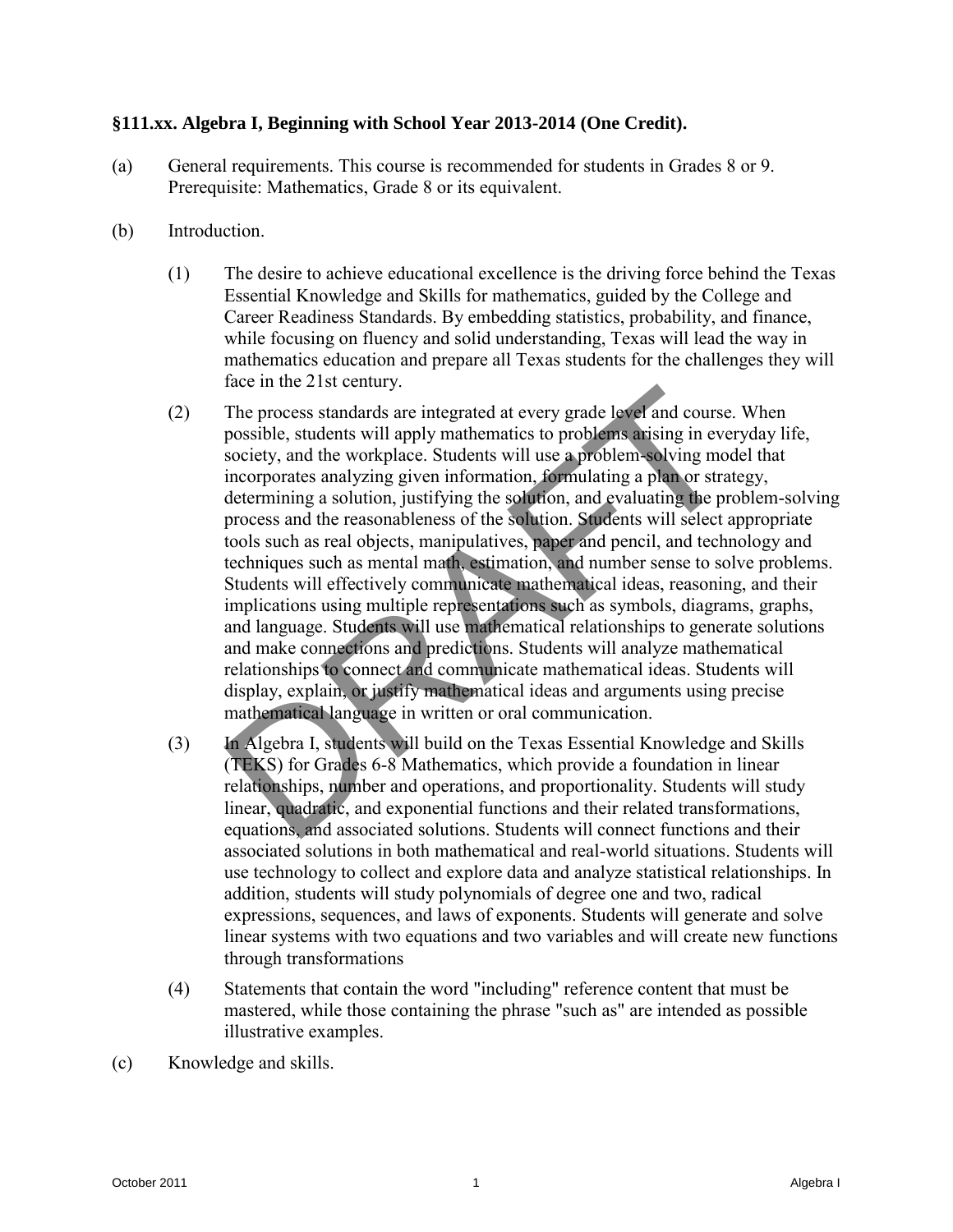- (1) Mathematical Process Standards. The student uses mathematical processes to acquire and demonstrate mathematical understanding. The student is expected to:
	- (A) apply mathematics to problems arising in everyday life, society, and the workplace;
	- (B) use a problem-solving model that incorporates analyzing given information, formulating a plan or strategy, determining a solution, justifying the solution, and evaluating the problem-solving process and the reasonableness of the solution;
	- (C) select tools, including real objects, manipulatives, paper/pencil, and technology as appropriate, and techniques, including mental math, estimation, and number sense as appropriate, to solve problems;
	- (D) communicate mathematical ideas, reasoning, and their implications using multiple representations, including symbols, diagrams, graphs, and language as appropriate;
	- (E) create and use representations to organize, record, and communicate mathematical ideas;
	- (F) analyze mathematical relationships to connect and communicate mathematical ideas; and
	- (G) display, explain, and justify mathematical ideas and arguments using precise mathematical language in written or oral communication.
- (2) Linear Functions, Equations, and Inequalities. The student applies the mathematical process standards when using properties of linear functions to write and represent in multiple ways, with and without technology, linear equations, inequalities, and systems of equations. The student is expected to: (D) communicate mathematical ideas, reasoning, and their implications using<br>nully be eperestrained in the algebra I degrams, graphs, and<br>numerical interactions to region and the correlations of the presentation<br>of the pre
	- (A) determine the domain and range of a linear function in mathematical problems and determine reasonable domain and range values for realworld situations, both continuous and discrete;
	- (B) write linear equations in two variables in various forms, including  $y = mx$ *b*,  $Ax + By = C$ , and  $y - y_1 = m(x - x_1)$ , given one point and the slope and given two points;
	- (C) write linear equations in two variables given a table of values, a graph, and a verbal description;
	- (D) write and solve equations involving direct variation;
	- (E) write linear equations in two variables that contain a given point and are parallel to a given line;
	- (F) write linear equations in two variables that contain a given point and are perpendicular to a given line;
	- (G) write linear equations in two variables that are parallel and lines that are perpendicular to the *x*- and to the *y*-axis, and determine whether their slopes are zero or undefined;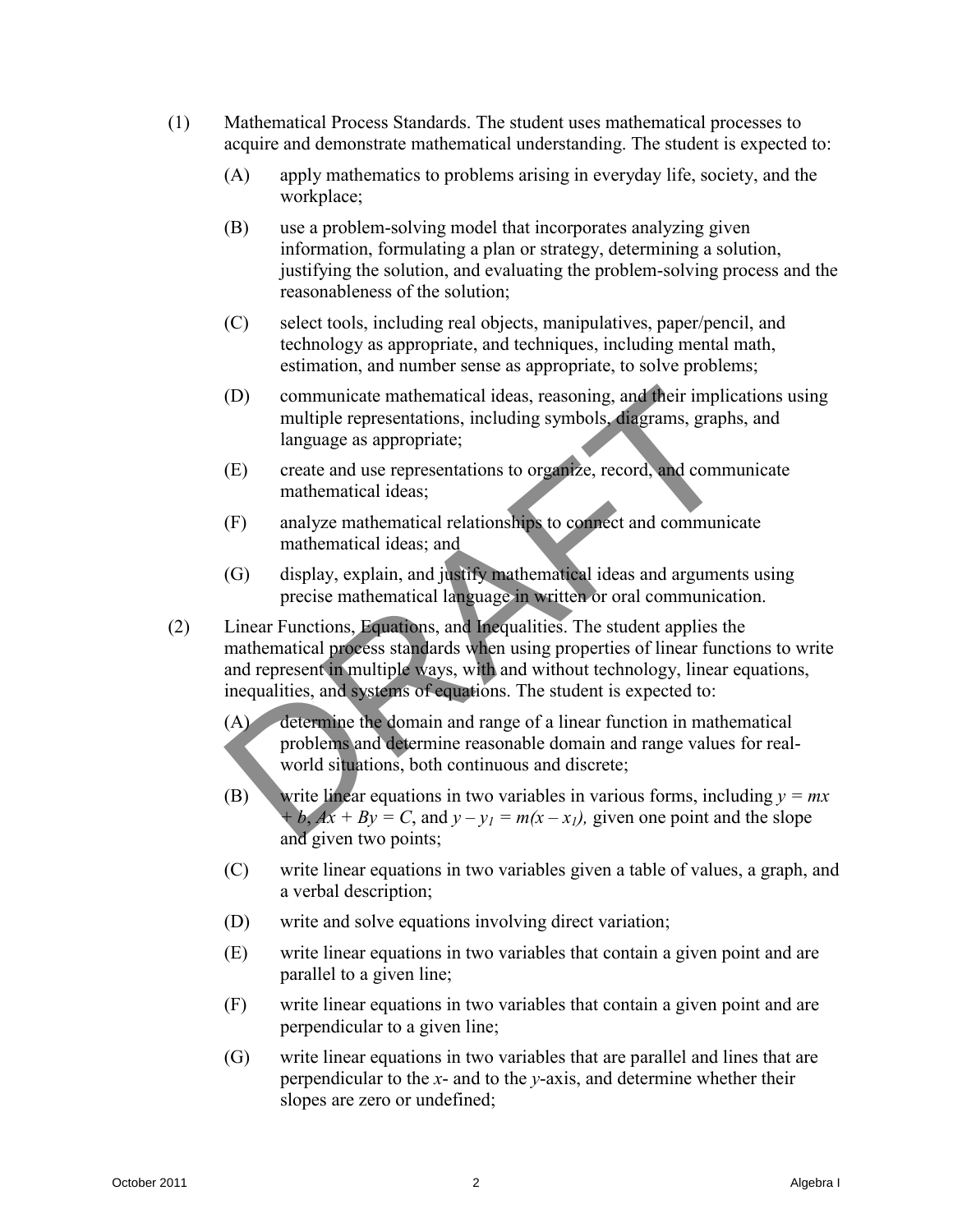- (H) write linear inequalities in two variables given a table of values, a graph, and a verbal description; and
- (I) write systems of two linear equations given a table of values, a graph, and a verbal description.
- (3) Linear Functions, Equations, and Inequalities. The student applies the mathematical process standards when using graphs of linear functions, their key features, and their related transformations to represent in multiple ways and solve, with and without technology, equations, inequalities, and systems of equations. The student is expected to:
	- (A) determine the slope of a line given a table of values, a graph, two points on the line, and an equation written in various forms including  $y = mx + b$ ,  $Ax + By = C$ , and  $y - y_1 = m (x - x_1)$ ;
	- (B) calculate the rate of change of a linear function represented tabularly, graphically, and algebraically over a specified interval within mathematical and real-world problems;
	- (C) graph linear functions on the coordinate plane and identify key features including *x*-intercept, *y*-intercept, zeros, and slope in mathematical and real-world problems;
	- (D) graph the solution set of linear inequalities in two variables on the coordinate plane;
	- (E) determine the effects on the graph of the parent function  $f(x) = x$  when  $f(x) = x$ (x) is replaced by  $a \cdot f(x)$ ,  $f(x) + d$ ,  $f(x - c)$ ,  $f(b \cdot x)$  for specific values of *a*,  $b, c$  and  $d$ ;
	- (F) graph systems of two linear equations in two variables on the coordinate plane and determine the solutions if they exist;
	- (G) estimate graphically the solutions to systems of two linear equations with two variables in real-world problems; and
	- (H) graph the solution set of systems of two linear inequalities in two variables on the coordinate plane.
- (4) Linear Functions, Equations, and Inequalities. The student applies the mathematical process standards to formulate statistical relationships and evaluate their reasonableness based on real-world data. The student is expected to: (13) calculate the rate of change of a linear function copresented tabularly,<br>capabically, and algebraically over a specified therval within<br>multimatical und radi-world problems:<br>
rangin linear functions on the coordinate
	- (A) calculate, using technology, the correlation coefficient between two quantitative variables and interpret this quantity as a measure of the strength of the linear association;
	- (B) compare and contrast association and causation in real-world problems; and
	- (C) write, with and without technology, linear functions that provide a reasonable fit to data to estimate solutions and make predictions for realworld problems.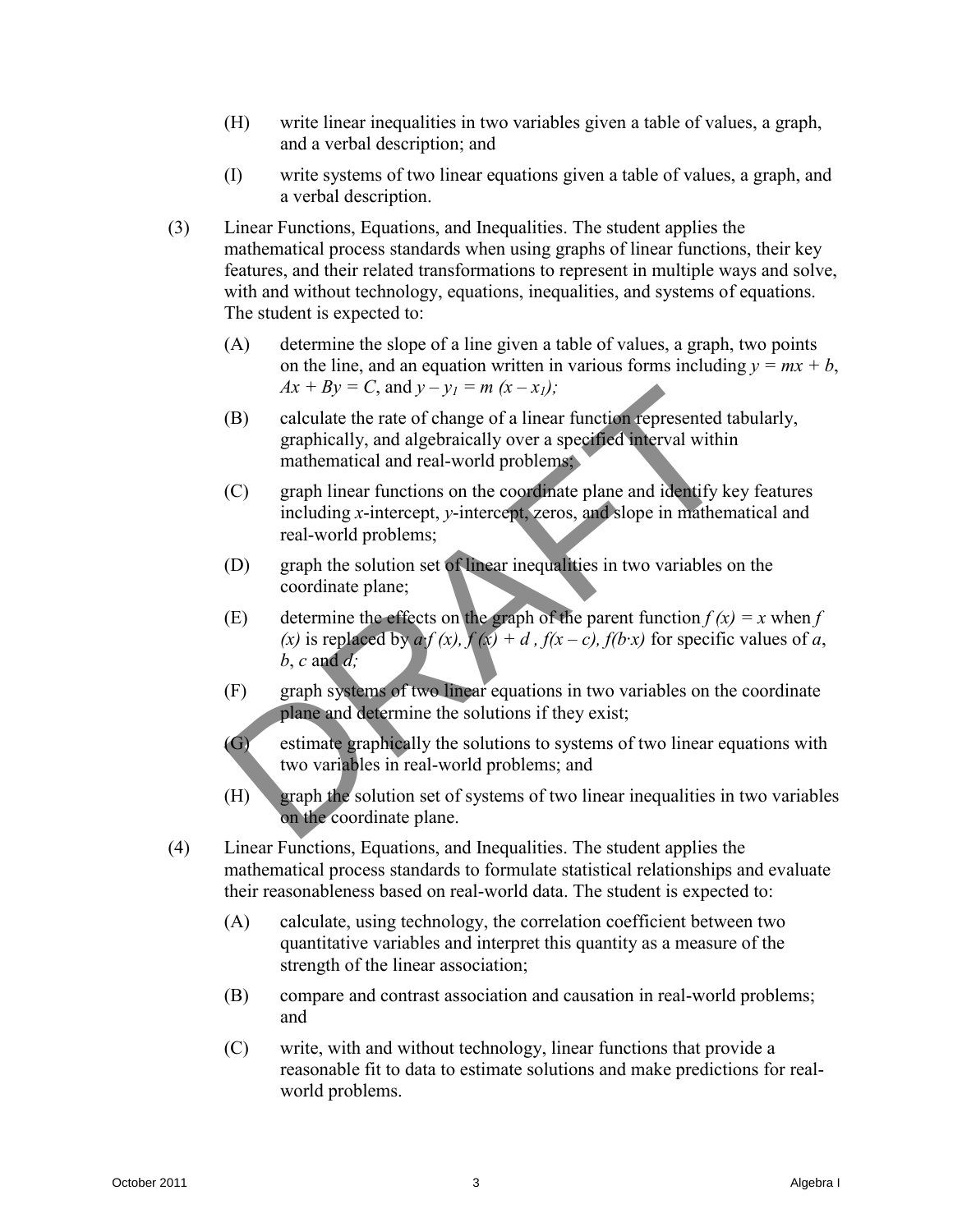- (5) Linear Functions, Equations, and Inequalities. The student applies the mathematical process standards to solve, with and without technology, linear equations and evaluate the reasonableness of their solutions. The student is expected to:
	- (A) solve linear equations in one variable, including those for which the application of the distributive property is necessary and includes variables on both sides;
	- (B) solve linear inequalities in one variable, including those for which the application of the distributive property is necessary and includes variables on both sides; and
	- (C) solve, using substitution and Gaussian elimination, systems of two linear equations with two variables for mathematical and real-world problems.
- (6) Quadratic Functions, and Equations. The student applies the mathematical process standards when using properties of quadratic functions to write and represent in multiple ways, with and without technology, quadratic equations. The student is expected to:
	- (A) determine the domain and range of quadratic functions;
	- (B) write equations of quadratic functions given the vertex and another point on the graph, write this equation in vertex form  $(f(x) = a(x - h)^2 + k)$ , and then rewrite this equation from vertex form to standard form  $(f (x) = ax^2 + b^2)$  $bx + c$ ; and
	- (C) write quadratic functions when given real solutions and graphs of their related equations.
- (7) Quadratic Functions, and Equations. The student applies the mathematical process standards when using graphs of quadratic functions and their related transformations to represent in multiple ways and determine, with and without technology, the solutions to equations. The student is expected to:
	- (A) graph quadratic functions on the coordinate plane and use the graph to identify key attributes, if possible, including *x*-intercept, *y*-intercept, zeros, maximum value, minimum values, vertex, and the equation of the axis of symmetry;
	- (B) describe the relationship between the linear factors of quadratic expressions and the zeros of their associated quadratic functions; and
	- (C) determine the effects on the graph of the parent function  $f(x) = x^2$  when *f* (x) is replaced by  $af(x)$ ,  $f(x) + d$ ,  $f(x - c)$ ,  $f(K \cdot x)$  for specific values of *a*, *b*, *c* and *d*.
- (8) Quadratic Functions, and Equations. The student applies the mathematical process standards to solve, with and without technology, quadratic equations and evaluate the reasonableness of their solutions. The student formulates statistical relationships and evaluates their reasonableness based on real-world data. The student is expected to: continuos with two variables for multimatrical undivar-world problems.<br>
(6) Quadratic Emericons, and Faquations. The student application process standard when using properties of quadratic times<br>
multiplic ways, with and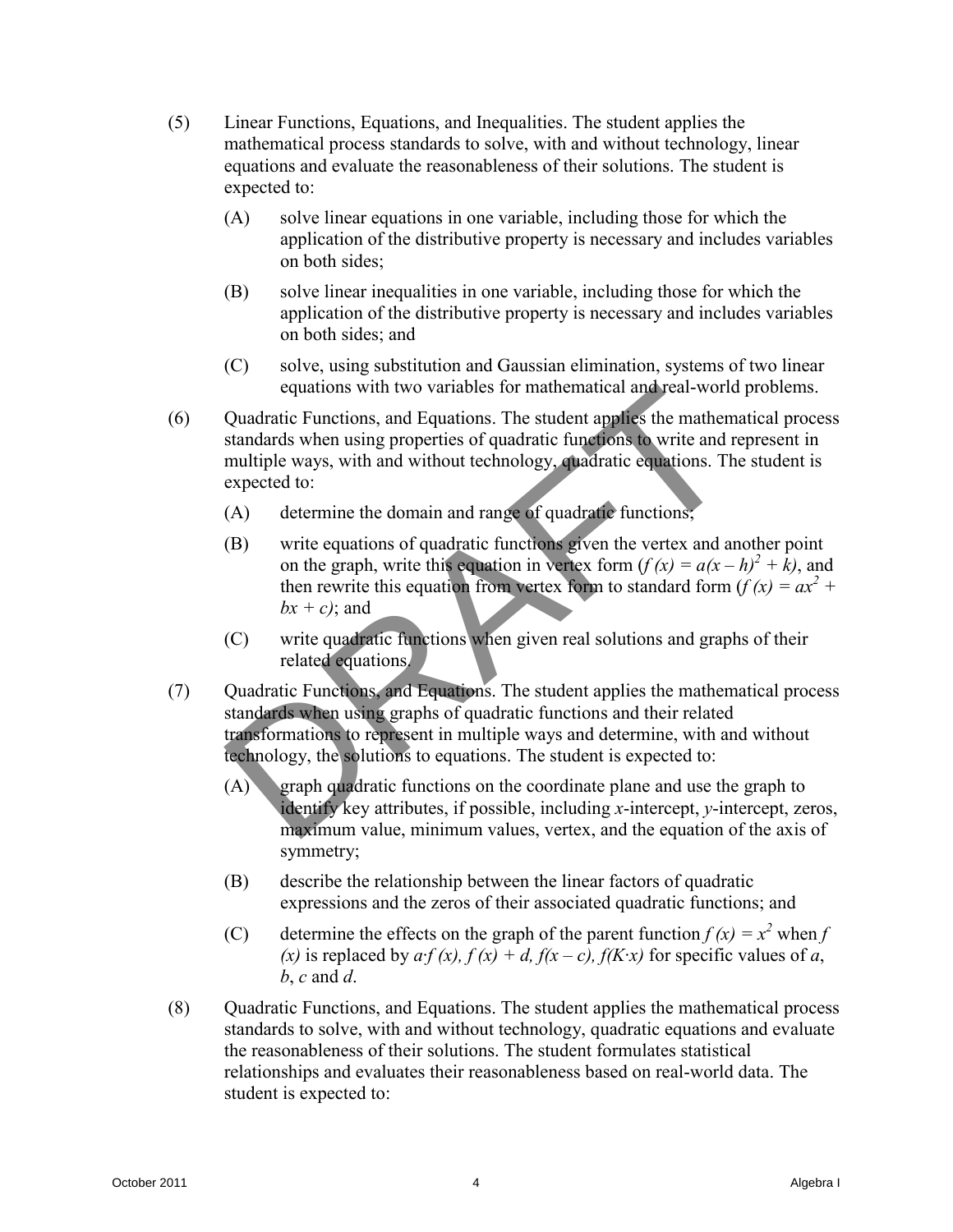- (A) solve quadratic equations, having real solutions by factoring, taking square roots, completing the square, and applying the quadratic formula; and
- (B) write, using technology, quadratic functions that provide a reasonable fit to data to estimate solutions and make predictions for real-world problems.
- (9) Exponential Functions, and Equations. The student applies the mathematical process standards when using properties of exponential functions and their related transformations to write, graph, and represent in multiple ways exponential equations, and evaluate, with and without technology, the reasonableness of their solutions. The student formulates statistical relationships and evaluates their reasonableness based on real-world data. The student is expected to:
	- (A) determine the domain and range of exponential functions of the form  $f(x) = a \cdot b^x$
	- (B) interpret the meaning of the values of *a* and *b* in exponential functions of the form  $f(x) = a \cdot b^x$  in real-world problems;
	- (C) write exponential functions in the form  $f(x) = a \cdot b^x$  (where *b* is a rational number) to describe problems arising from mathematical and real-world situations including growth and decay;
	- (D) graph exponential functions that model growth and decay and identify key features, including *y*-intercept and asymptotes, in mathematical and realworld problems; and
	- (E) write, using technology, exponential functions that provide a reasonable fit to data and make predictions for real-world problems.
- (10) Number and Algebraic Methods. The student applies the mathematical process standards and algebraic methods to rewrite in equivalent forms, and perform operations on, polynomial expressions. The student is expected to:
	- (A) add and subtract polynomials of degree one and degree two;
	- (B) multiply polynomials of degree one and degree two;
	- (C) determine the quotient of a polynomial of degree one and polynomial of degree two when divided by a polynomial of degree one and polynomial of degree two;
- (D) rewrite polynomial expressions of degree one and degree two in equivalent forms using the distributive property, such as rewriting  $(4x)(x - 2)$  as  $(4x)(x)$  $-(4x)(2)$ , and then writing it as  $4x^2 - 8x$ , or  $4x^2 - 8x$  to  $(4x)(x) - (4x)(2)$ , and then factoring the result as  $(4x)(x - 2)$ ; (A) determine the domain and range of exponential functions of the form<br>
(B) interpret the meaning of the values of  $a$  and  $b$  a syponential functions of<br>
the form  $f(x) = a b^3$  in recal-world problems.<br>
(C) write exponenti
	- (E) factor, if possible, trinomials with real factors in the form  $ax^2 + bx + c$ , including perfect square trinomials of degree two; and
	- (F) decide if a binomial can be written as the difference of two squares and, if possible, use the structure of a difference of two squares to rewrite it, such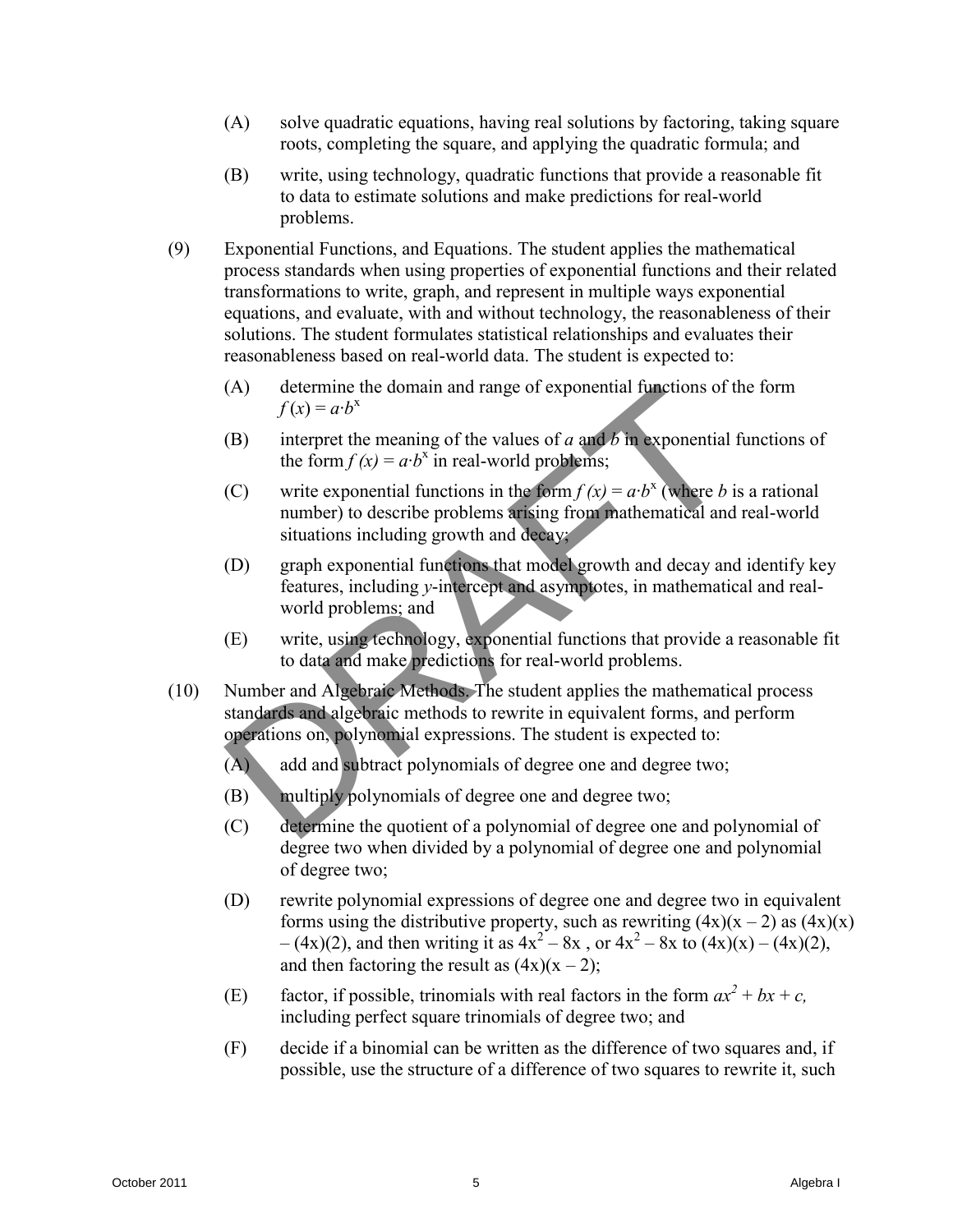as-rewriting the expression  $49x^4$ -  $y^4$  to  $(7x^2)^2$  -  $(y^2)^2$ , and then factoring it as  $(7x^2 + y^2)(7x^2 - y^2)$ .

- (11) Number and Algebraic Methods. The student applies the mathematical process standards and algebraic methods to rewrite algebraic expressions into equivalent forms. The student is expected to:
	- (A) simplify numerical radical expressions involving square roots; and
	- (B) simplify numeric and algebraic expressions using the laws of exponents, including integral and rational exponents.
- (12) Number and Algebraic Methods. The student applies the mathematical process standards and algebraic methods to write, solve, analyze, and evaluate equations, relations and functions. The student is expected to:
	- (A) decide whether relations represented verbally, tabularly, graphically, and symbolically define a function;
	- (B) evaluate functions, expressed in function notation, given one or more elements in their domains;
	- (C) identify terms of arithmetic and geometric sequences when the sequences are given in function form and given in recursive form;
	- (D) write a formula for the nth term of arithmetic and geometric sequences, given the value of several of their terms; and
- (E) solve mathematic and scientific formulas, and other literal equations, for a specified variable. CALL decide whether relations represented verbally dibularly, graphically, and<br>symbolically define a function;<br>(B) couldn't functions, expressed in function notation, given one or more<br>elements in their domains;<br>(C) identi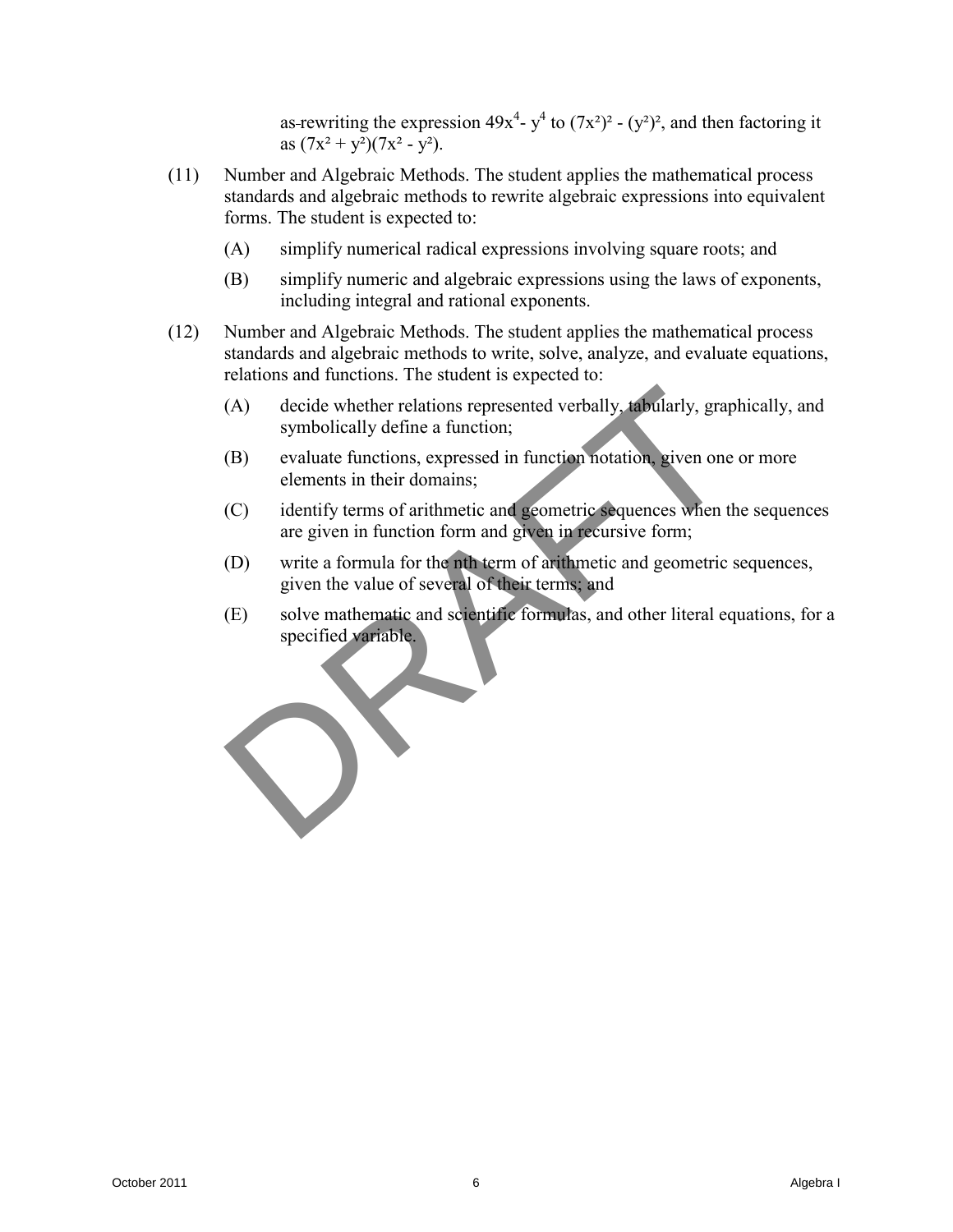# **§111.xx. Algebra II, Beginning with School Year 2013-2014 (One-half to One Credit).**

- (a) General requirements. Students shall be awarded one-half to one credit for successful completion of this course. Prerequisite: Algebra I.
- (b) Introduction.
	- (1) The desire to achieve educational excellence is the driving force behind the Texas Essential Knowledge and Skills for mathematics, guided by the College and Career Readiness Standards. By embedding statistics, probability, and finance, while focusing on fluency and solid understanding, Texas will lead the way in mathematics education and prepare all Texas students for the challenges they will face in the 21st century.
- (2) The process standards are integrated at every grade level and course. When possible, students will apply mathematics to problems arising in everyday life, society, and the workplace. Students will use a problem-solving model that incorporates analyzing given information, formulating a plan or strategy, determining a solution, justifying the solution, and evaluating the problem-solving process and the reasonableness of the solution. Students will select appropriate tools such as real objects, manipulatives, paper and pencil, and technology and techniques such as mental math, estimation, and number sense to solve problems. Students will effectively communicate mathematical ideas, reasoning, and their implications using multiple representations such as symbols, diagrams, graphs, and language. Students will use mathematical relationships to generate solutions and make connections and predictions. Students will analyze mathematical relationships to connect and communicate mathematical ideas. Students will display, explain, or justify mathematical ideas and arguments using precise mathematical language in written or oral communication. The more 2 is technity.<br>The process standards are integrated at every grade  $\blacktriangleright$  ef and course. When<br>possible, suddness will apply mathematist to problem, a hign everyday life,<br>society, and the workplane. Students will
	- (3) In Algebra II students build on the foundations from Kindergarten to Grade 8 and Algebra I. Students broaden their knowledge of quadratic functions, exponential functions, and systems of equations. They study logarithmic, square root, cubic, cube root, absolute value, rational functions, and their related equations. Students connect functions to their inverses and to their associated equations and solutions in both mathematical and real-world situations. In addition, students extend their knowledge of data analysis and numeric and algebraic methods.
	- (4) Statements that contain the word "including" reference content that must be mastered, while those containing the phrase "such as" are intended as possible illustrative examples.
- (c) Knowledge and skills.
	- (1) Mathematical Process Standards. The student uses mathematical processes to acquire and demonstrate mathematical understanding. The student is expected to:
		- (A) apply mathematics to problems arising in everyday life, society, and the workplace;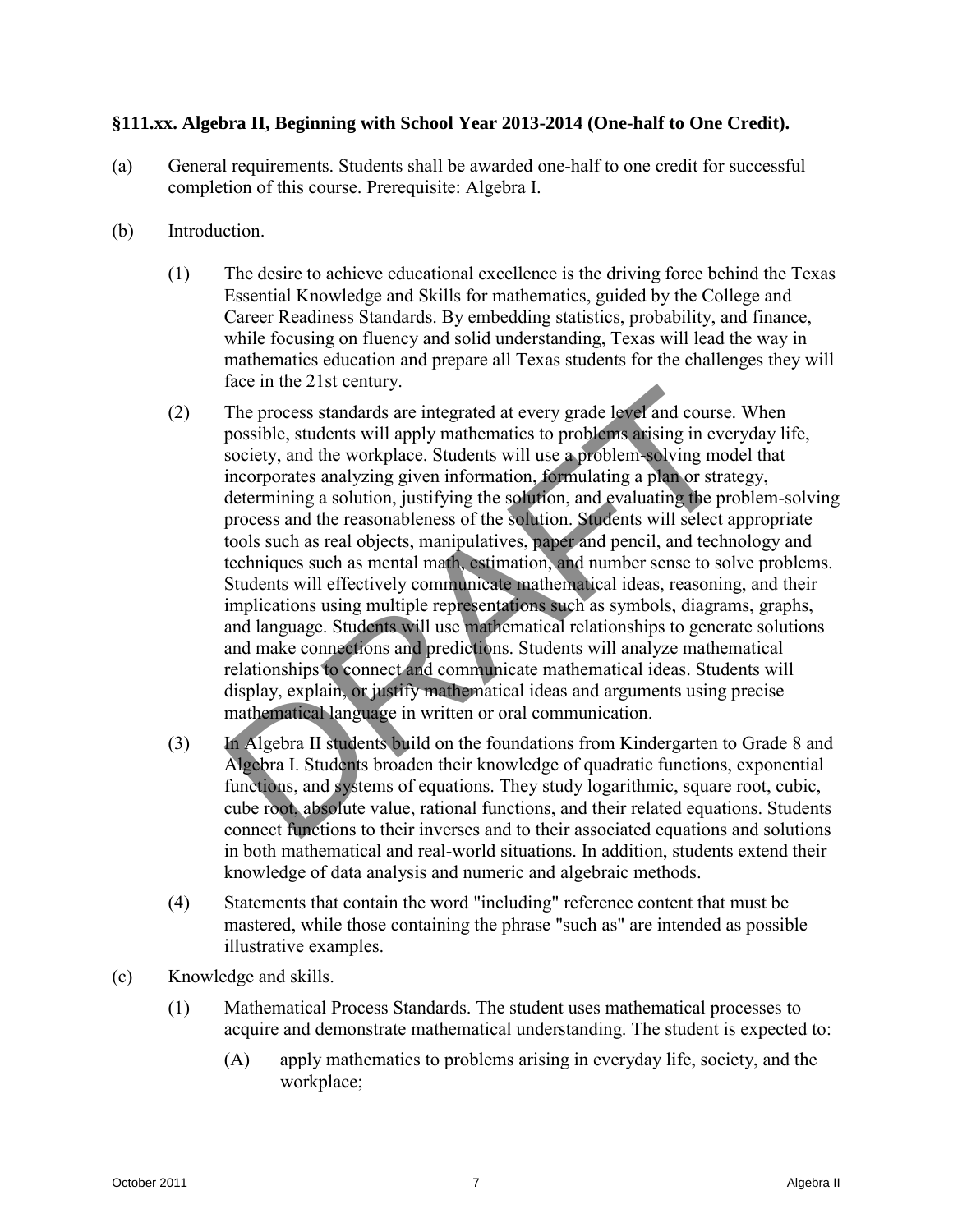- (B) use a problem-solving model that incorporates analyzing given information, formulating a plan or strategy, determining a solution, justifying the solution, and evaluating the problem-solving process and the reasonableness of the solution;
- (C) select tools, including real objects, manipulatives, paper/pencil, and technology as appropriate, and techniques, including mental math, estimation, and number sense as appropriate, to solve problems;
- (D) communicate mathematical ideas, reasoning, and their implications using multiple representations, including symbols, diagrams, graphs, and language as appropriate;
- (E) create and use representations to organize, record, and communicate mathematical ideas;
- (F) analyze mathematical relationships to connect and communicate mathematical ideas; and
- (G) display, explain, or justify mathematical ideas and arguments using precise mathematical language in written or oral communication.
- (2) Attributes of Functions and their Inverses. The student applies mathematical processes to understand that functions have distinct key attributes and to understand the relationship between a function and its inverse. The student is expected to:
- (A) graph the functions,  $f(x) = \sqrt{x}$ ,  $f(x) = \frac{1}{x}$  $\frac{1}{x}$ ,  $f(x) = x^3$ ,  $f(x)=\sqrt[3]{x}$ ,  $f(x) = b^x$ , and  $f(x) = log_b(x)$  where b is 2, 10 and e, and when applicable analyze the key attributes such as domain, range, intercepts, symmetries, asymptotic behavior, and relative maxima and minima given an interval; multicrantical ideas;<br>
(F) analyze nathernatical relationships to connect and communicate<br>
analyze nathernatical ideas and<br>
(G) display, explain, or justify mathematical ideas and agenments using<br>
precise mathematical lan
	- (B) graph and write the inverse of a function;
	- (C) describe and analyze the relationship between a function and its inverse (quadratic and square root, logarithmic and exponential), including the restrictions on domains and ranges; and
	- (D) use the composition of two functions, including the necessary restrictions on the domain, to determine if the functions are inverses of each other.
	- (3) Systems of Equations and Inequalities. The student applies mathematical processes to formulate systems of equations and inequalities, to use a variety of methods to solve, and to analyze reasonableness of solutions. The student is expected to:
		- (A) formulate systems of equations, including systems consisting of three linear equations in three variables and systems consisting of two equations, the first linear and the second quadratic.
		- (B) solve systems of three linear equations in three variables by methods such as elimination, using technology with matrices, and substitution;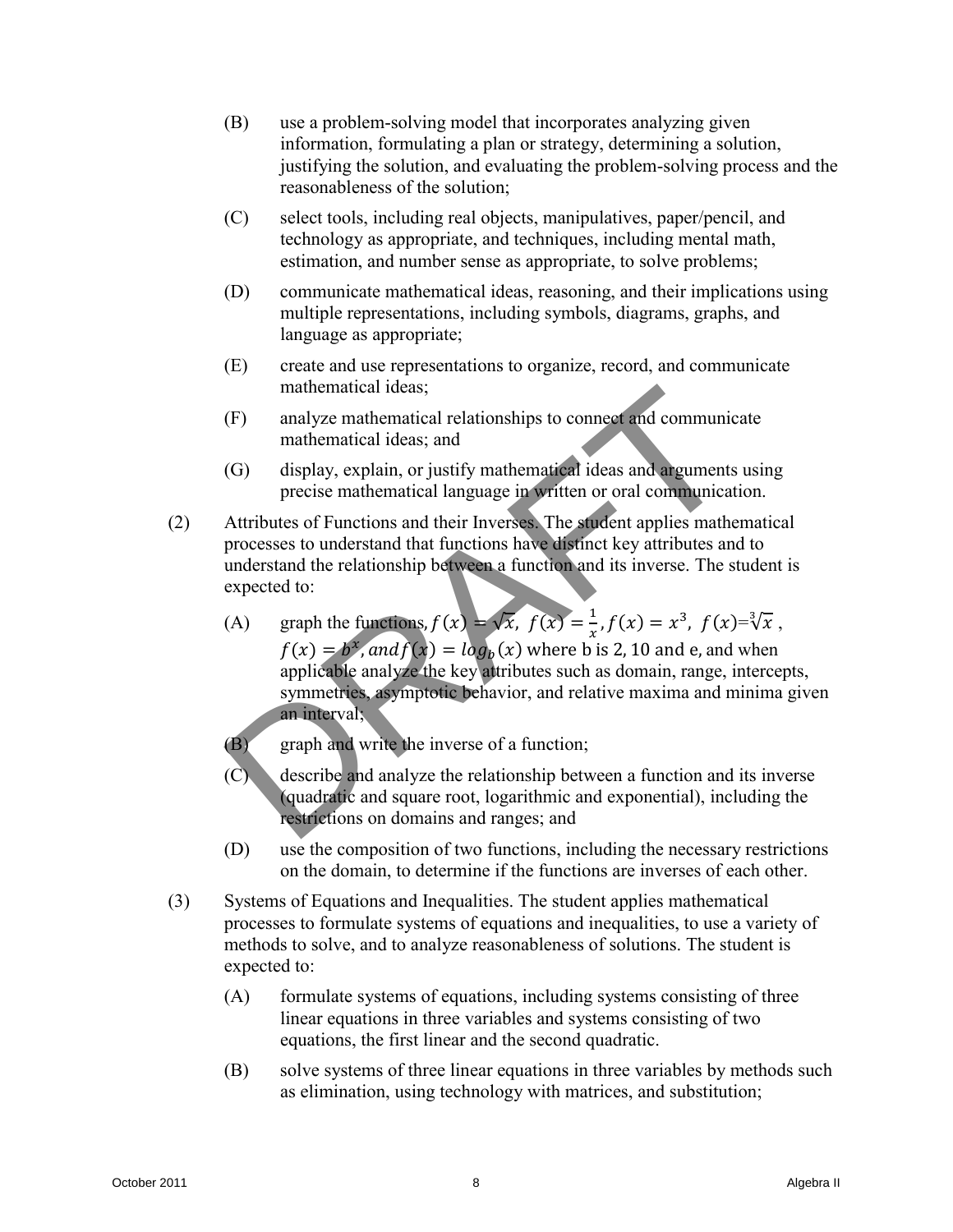- (C) solve, algebraically, systems of two equations in two variables consisting of a linear equation and a quadratic equation;
- (D) determine the reasonableness of solutions to systems of a linear equation and a quadratic equation in two variables;
- (E) formulate systems of at least two linear inequalities in two variables;
- (F) solve systems of two or more linear inequalities in two variables; and
- (G) determine possible solutions in the solution set of systems of two or more linear inequalities in two variables.
- (4) Quadratic and Square Root Functions, Equations, and Inequalities. The student applies mathematical processes to understand that quadratic and square root functions and quadratic inequalities can be used to model situations, solve problems, and make predictions. The student is expected to:
	- (A) write the quadratic function given three specified points in the plane;
	- (B) write the equation of a parabola using given attributes, including vertex, focus, directrix, axis of symmetry, and direction of opening;
	- (C) determine the effect on the graph of  $f(x) = \sqrt{x}$  when  $f(x)$  is replaced by *a*  $f(x)$ ,  $f(x) + d$ ,  $f(bx)$ , and  $f(x-c)$  for specific positive and negative values of *a,b,c,* and *d;*
	- (D) transform a quadratic function  $f(x) = ax^2 + bx + c$  to the form  $f(x) =$  $a(x-h)^2 + k$  to identify the different attributes of  $f(x)$ ;
	- (E) formulate quadratic and square root equations;
	- (F) solve quadratic and square root equations;
	- (G) identify extraneous solutions of square root equations ; and

(H) solve quadratic inequalities.

- (5) Exponential and Logarithmic Functions and Equations. The student applies mathematical processes to understand that exponential and logarithmic functions can be used to model situations and solve problems. The student is expected to:
- (A) determine the effects on the key attributes on the graphs of  $f(x) =$  $b^{\mathcal{X}}$ a  $log_h(x)$  where b is 2, 10 and e when  $f(x)$  is replaced by  $a f(x)$ ,  $f(x) + d$ , and  $f(x-c)$  for specific positive and negative values of *a*,*c* and *d;*  functions and quadratic incountables can be used to model strate<br>functions, solved problems, and make predictions. The student is expected to:<br>
(A) write the equadratic function given three specified points in the plane;<br>
	- (B) formulate exponential and logarithmic equations that model real-world situations;
	- (C) rewrite exponential equations as their corresponding logarithmic equations and logarithmic equations as their corresponding exponential equations;
	- (D) solve exponential equations of the form  $y = a b^x$  where *a* is a nonzero real number and b is greater than zero and not equal to one and single logarithmic equations that have real solutions; and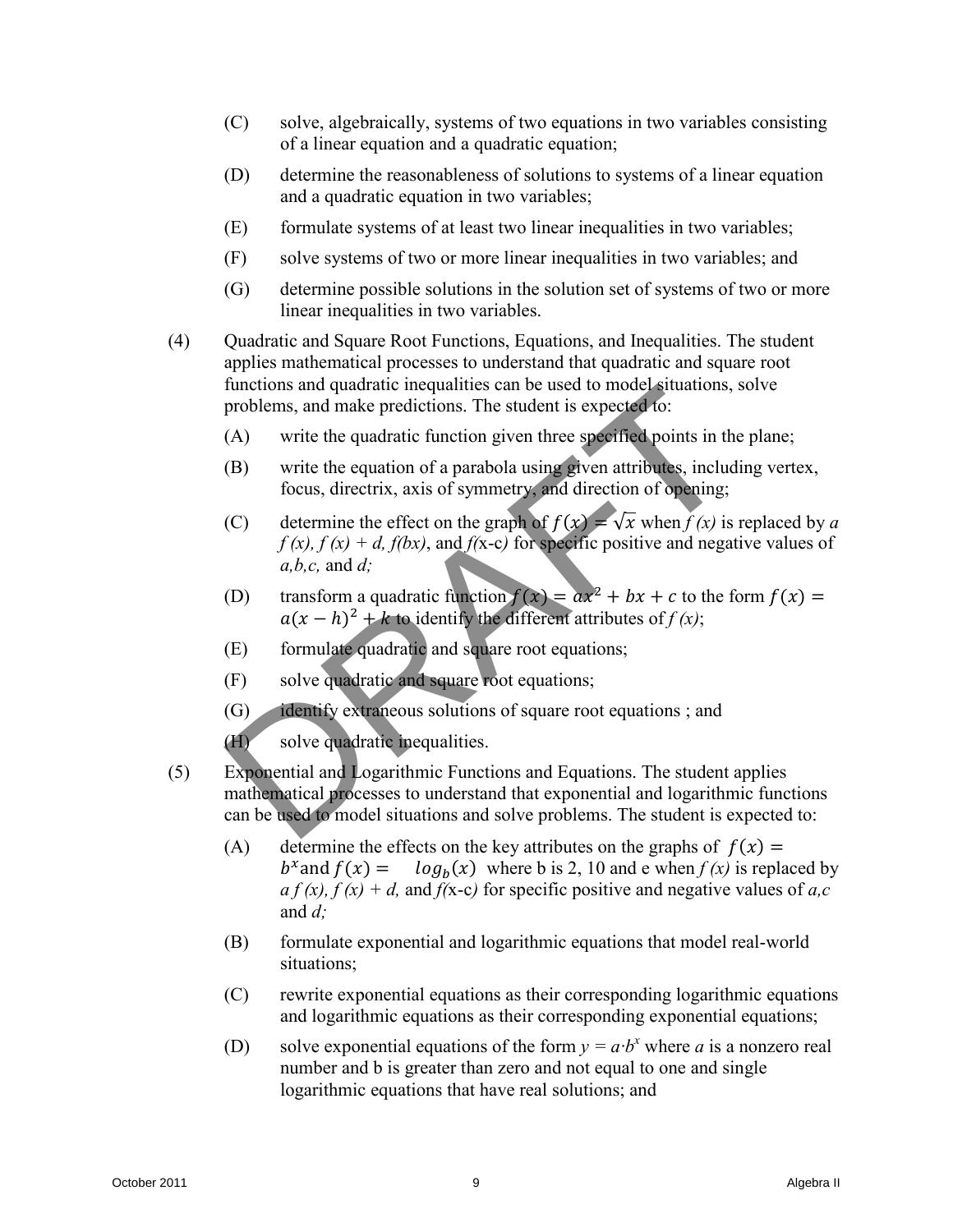- (E) determine the reasonableness of a solution to a logarithmic equation.
- (6) Cubic, Cube Root, Absolute Value and Rational Functions, Equations, and Inequalities. The student applies mathematical processes to understand that cubic, cube root, rational, and absolute value functions and inequalities can be used to model situations, solve problems, and make predictions. The student is expected to:
	- (A) analyze the effect on the graphs of  $f(x) = x^3$  and  $f(x) = \sqrt[3]{x}$  when  $f(x)$  is replaced by  $a \cdot f(x)$ ,  $f(bx)$ ,  $f(x-c)$ , and  $f(x) + d$  for specific positive and negative values of *a, b, c,* and *d*;
	- (B) solve cube root equations;
	- (C) analyze the effect on the graphs of  $f(x) = |x|$  when  $f(x)$  is replaced by  $a<sup>x</sup>$  $f(x)$ ,  $f(bx)$ ,  $f(x-c)$ , and  $f(x) + d$  for specific positive and negative values of *a, b, c* and *d*;
	- (D) formulate absolute value linear equations that model real-world situations;
	- (E) solve absolute value linear equations;
	- (F) solve absolute value linear inequalities;
- (G) analyze the effect on the graphs of  $f(x) = \frac{1}{x}$  $\frac{1}{x}$ , when  $f(x)$  is replaced by  $a f(x)$ ,  $f(bx)$ ,  $f(x-c)$ , and  $f(x) + d$  for specific positive and negative values of *a, b, c,* and *d*; (b) and  $f(x) = |x|$  because the control of the particle of the particle of the central of the central of the central of the central of the set of the central of the set of the central of the set of the set of the set of the
	- (H) formulate rational equations that model real-world situations;
	- (I) solve rational equations that have real solutions;
	- (J) determine the reasonableness of a solution to a rational equation;
	- (K) determine the restrictions on the domain of a rational function; and

(L) formulate and solve equations involving inverse variation.

- (7) Number and Algebraic Methods. The student applies mathematical processes to simplify and perform operations on expressions and to solve equations. The student is expected to:
	- (A) add, subtract, and multiply complex numbers;
	- (B) add, subtract, and multiply polynomials;
	- (C) determine the quotient of a polynomial of degree three and of degree four when divided by a polynomial of degree one and of degree two;
	- (D) determine the linear factors of a polynomial function of degree three and of degree four using algebraic methods such as the Remainder Theorem;
	- (E) determine linear and quadratic factors of a polynomial expression of degree three and of degree four, including factoring the sum and difference of two cubes and factoring by grouping;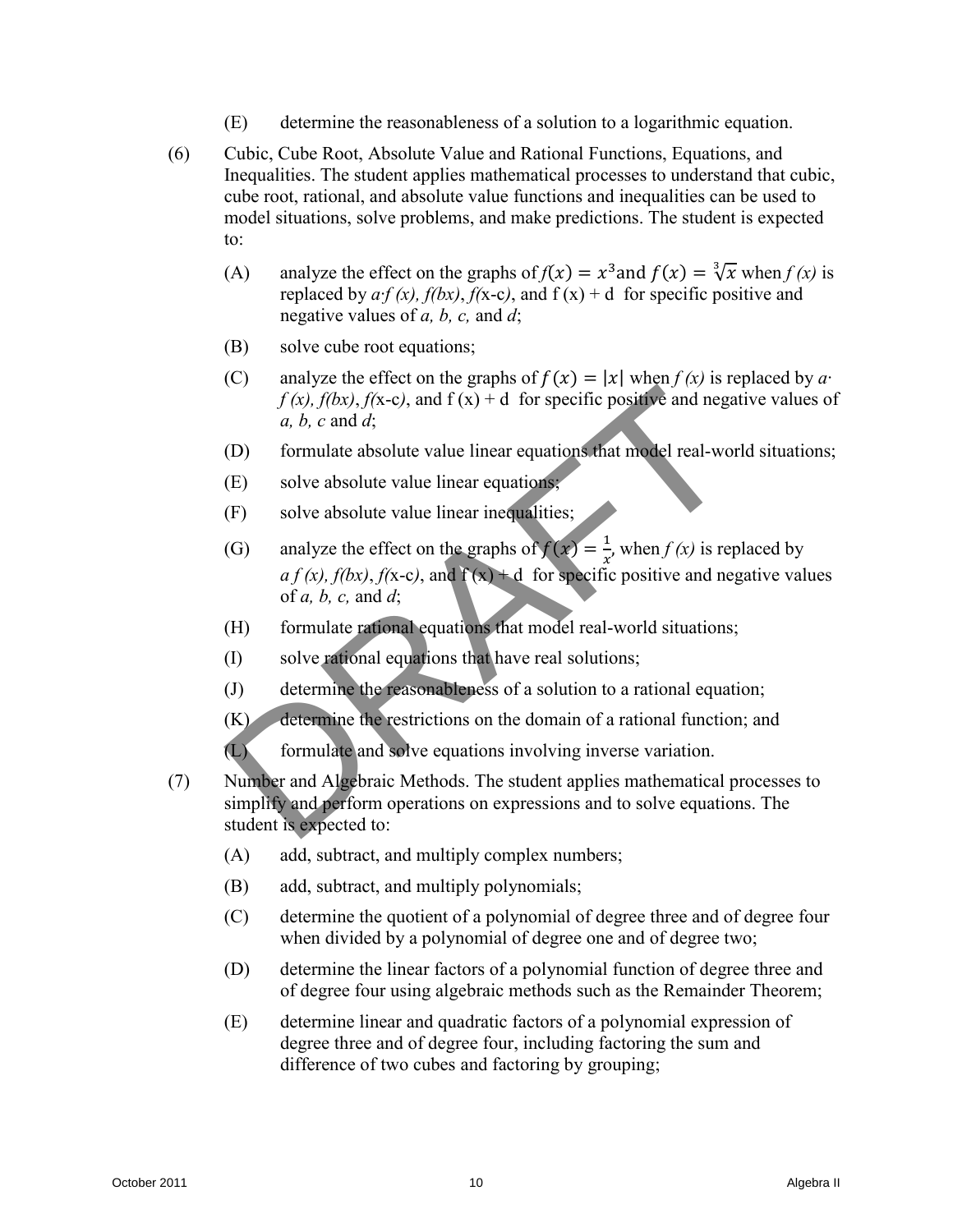- (F) determine the sum, difference, product, and quotient of rational expressions with integral exponents of degree one and of degree two;
- (G) rewrite radical expressions that contain variables to equivalent forms;
- (H) solve equations involving rational exponents; and
- (I) write the domain and range of a function in interval notation.
- (8) Data. The student applies mathematical processes to analyze data, select appropriate models, write corresponding functions, and make predictions. The student is expected to:
	- (A) analyze data to select the appropriate model from among linear, quadratic, and exponential models;
	- (B) use regression methods available through technology to write a linear function, a quadratic function, and an exponential function from a given set of data; and
	- (C) predict and make decisions and critical judgments from a given set of data using linear, quadratic, and exponential models.

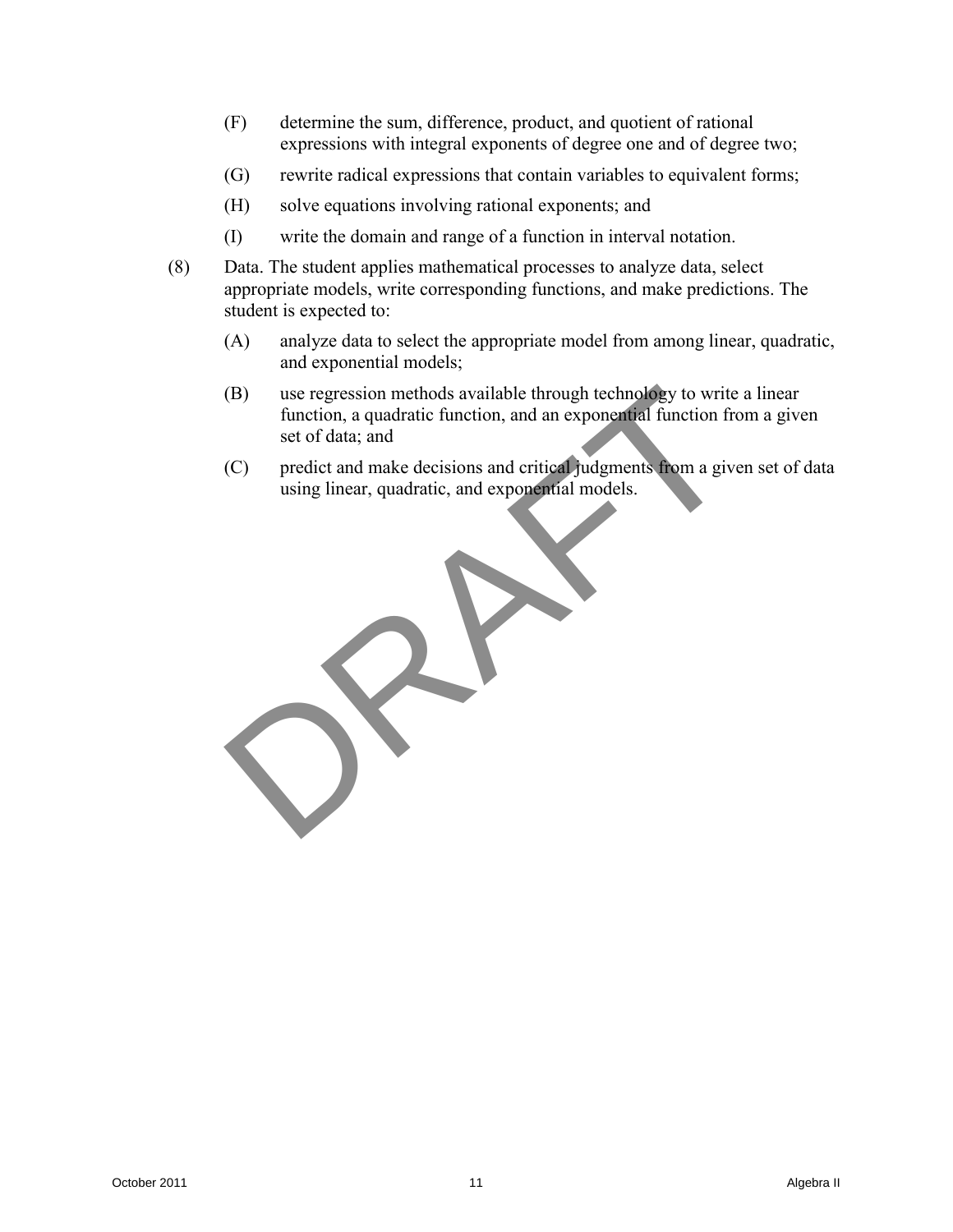#### **§111.xx. Geometry, Beginning with School Year 2013-2014 (One Credit).**

- (a) General requirements. Students shall be awarded one credit for successful completion of this course. Prerequisite: Algebra I.
- (b) Introduction.
	- (1) The desire to achieve educational excellence is the driving force behind the Texas Essential Knowledge and Skills for mathematics, guided by the College and Career Readiness Standards. By embedding statistics, probability, and finance, while focusing on fluency and solid understanding, Texas will lead the way in mathematics education and prepare all Texas students for the challenges they will face in the 21st century.
	- (2) The process standards integrated at every grade level and course. When possible, students will apply mathematics to problems arising in everyday life, society, and the workplace. Students will use a problem-solving model that incorporates analyzing given information, formulating a plan or strategy, determining a solution, justifying the solution, and evaluating the problem-solving process and the reasonableness of the solution. Students will select appropriate tools such as real objects, manipulatives, paper and pencil, and technology and techniques such as mental math, estimation, and number sense to solve problems. Students will effectively communicate mathematical ideas, reasoning, and their implications using multiple representations such as symbols, diagrams, graphs, and language. Students will use mathematical relationships to generate solutions and make connections and predictions. Students will analyze mathematical relationships to connect and communicate mathematical ideas. Students will display, explain, or justify mathematical ideas and arguments using precise mathematical language in written or oral communication.
- (3) In Geometry, students build on the foundations from K-8 and Algebra I to strengthen their mathematical reasoning skills in geometric contexts. Within the course, students will begin to focus on more precise terminology, symbolic representations, and the development of proofs. Students will explore concepts covering coordinate and transformational geometry; logical argument and constructions; proof and congruence; similarity, proof, and trigonometry; twoand three- dimensional figures; circles; and probability. Students will connect previous knowledge from Algebra I to Geometry through the coordinate and transformational geometry strand. In the logical arguments and constructions strand, students are expected to create formal constructions using a straight edge and compass. Though this course is primarily Euclidean geometry, students should complete the course with an understanding that non-Euclidean geometries exist. In proof and congruence, students will use deductive reasoning to justify, prove and apply theorems about geometric figures. Throughout the standards, to "prove" means a formal proof to be shown in a paragraph, flow chart, or twocolumn formats. Proportionality is the unifying component of the similarity, proof and trigonometry strand and students will use their proportional reasoning skills to prove and apply theorems and solve problems in this strand. The twoand three-dimensional figure strand focuses on the application of formulas in Contact the two states of the matter is the proportional figure states and the workplane states with the proportion and a problems arising in  $\Phi$ -crystay, and the workplane States interference states with use a problems a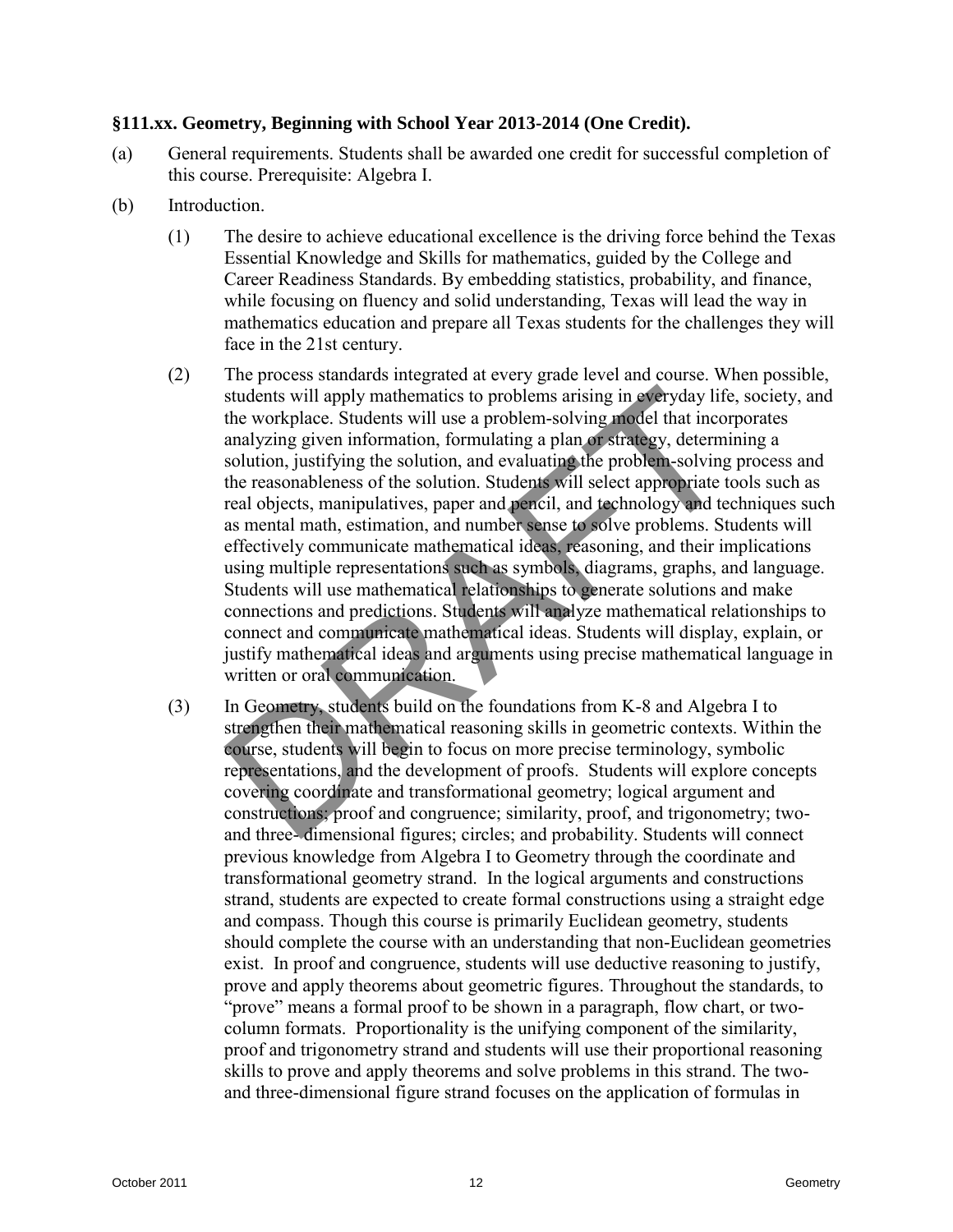multi-step situations because students have developed their background knowledge in two-and three-dimensional figures. Using patterns to identify geometric properties, students will apply theorems about circles to determine relationships between special segments and angles in circles. Due to the emphasis of probability and statistics in the College and Career Readiness Standards, standards dealing with probability have been added to the Geometry curriculum to ensure students have proper exposure to these topics before pursuing their postsecondary education.

- (4) These standards are meant to provide clarity and specificity in regards to the content covered in the high school Geometry course. These standards are not meant to limit the methodologies utilized to convey this knowledge to students. Though the standards are written in a particular order, they are not necessarily meant to be taught in the given order. In the standards, the phrase "to solve problems" includes both contextual and non-contextual problems unless specifically stated.
- (5) Statements that contain the word "including" reference content that must be mastered, while those containing the phrase "such as" are intended as possible illustrative examples.
- (c) Knowledge and skills.
	- (1) Mathematical Process Standards. The student uses mathematical processes to acquire and demonstrate mathematical understanding. The student is expected to:
		- (A) apply mathematics to problems arising in everyday life, society, and the workplace;
- (B) use a problem-solving model that incorporates analyzing given information, formulating a plan or strategy, determining a solution, justifying the solution, and evaluating the problem-solving process and the reasonableness of the solution; meant to be tought in the given order. In the standards, illepthnes "to solve problems" includes both contextual and non-contextual problems inclusive<br>specifically stated.<br>
(5) Statements hat contain the word "including" r
	- (C) select tools, including real objects, manipulatives, paper/pencil, and technology as appropriate, and techniques, including mental math, estimation, and number sense as appropriate, to solve problems;
	- (D) communicate mathematical ideas, reasoning, and their implications using multiple representations, including symbols, diagrams, graphs, and language as appropriate;
	- (E) create and use representations to organize, record, and communicate mathematical ideas;
	- (F) analyze mathematical relationships to connect and communicate mathematical ideas; and
	- (G) display, explain, and justify mathematical ideas and arguments using precise mathematical language in written or oral communication.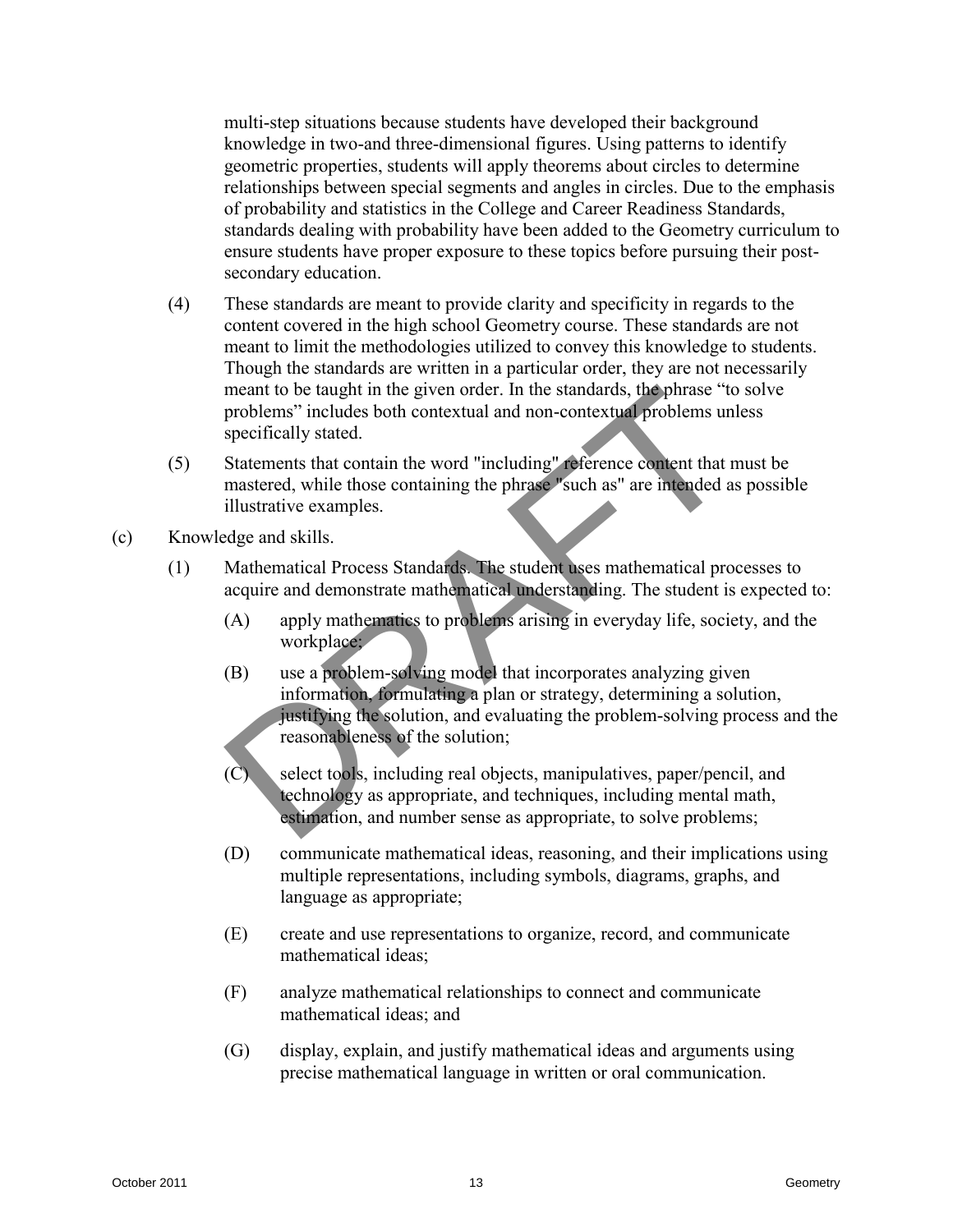- (2) Coordinate and Transformational Geometry. The student uses the process skills to understand the connections between algebra and geometry and uses the one- and two-dimensional coordinate systems to verify geometric conjectures. The student is expected to:
	- (A) determine the coordinates of a point that is a given fractional distance less than one from one end of a line segment to the other in one- and twodimensional coordinate systems, including finding the midpoint;
	- (B) derive and use the distance, slope, and midpoint formulas to verify geometric relationships, including congruence of segments and parallelism or perpendicularity of pairs of lines; and
	- (C) determine an equation of a line parallel or perpendicular to a given line that passes through a given point.
- (3) Coordinate and Transformational Geometry. The student uses the process skills to generate and describe rigid transformations (translation, reflection, and rotation) and non-rigid transformations (dilations that preserve similarity and reductions and enlargements that do not preserve similarity). The student is expected to: (C) distinguish throw in the particle of perpendicular to a given incomparison of the particle of the station and control of the station and control of the station and don't igodinations (distince in the station), which c
	- (A) describe and perform transformations of figures in a plane using coordinate notation, i.e.  $(x, y) \rightarrow (-x, y)$ ;
	- (B) determine the image or pre-image of a given two-dimensional figure under a composition of rigid transformations, a composition of non-rigid transformations, and a composition of both, including dilations where the center can be any point in the plane;
	- (C) identify the sequence of transformations that will carry a given pre-image onto an image on and off the coordinate plane; and
	- (D) identify and distinguish between reflectional and rotational symmetry in a plane figure.
	- (4) Logical Argument and Constructions. The student uses the process skills with inductive reasoning to understand geometric relationships. The student is expected to:
		- (A) distinguish between undefined terms, definitions, postulates, conjectures, and theorems;
		- (B) identify and determine the validity of the converse, inverse, and contrapositive of a conditional statement and recognize the connection between a biconditional statement and a true conditional statement with a true converse;
		- (C) verify that a conjecture is false using a counterexample; and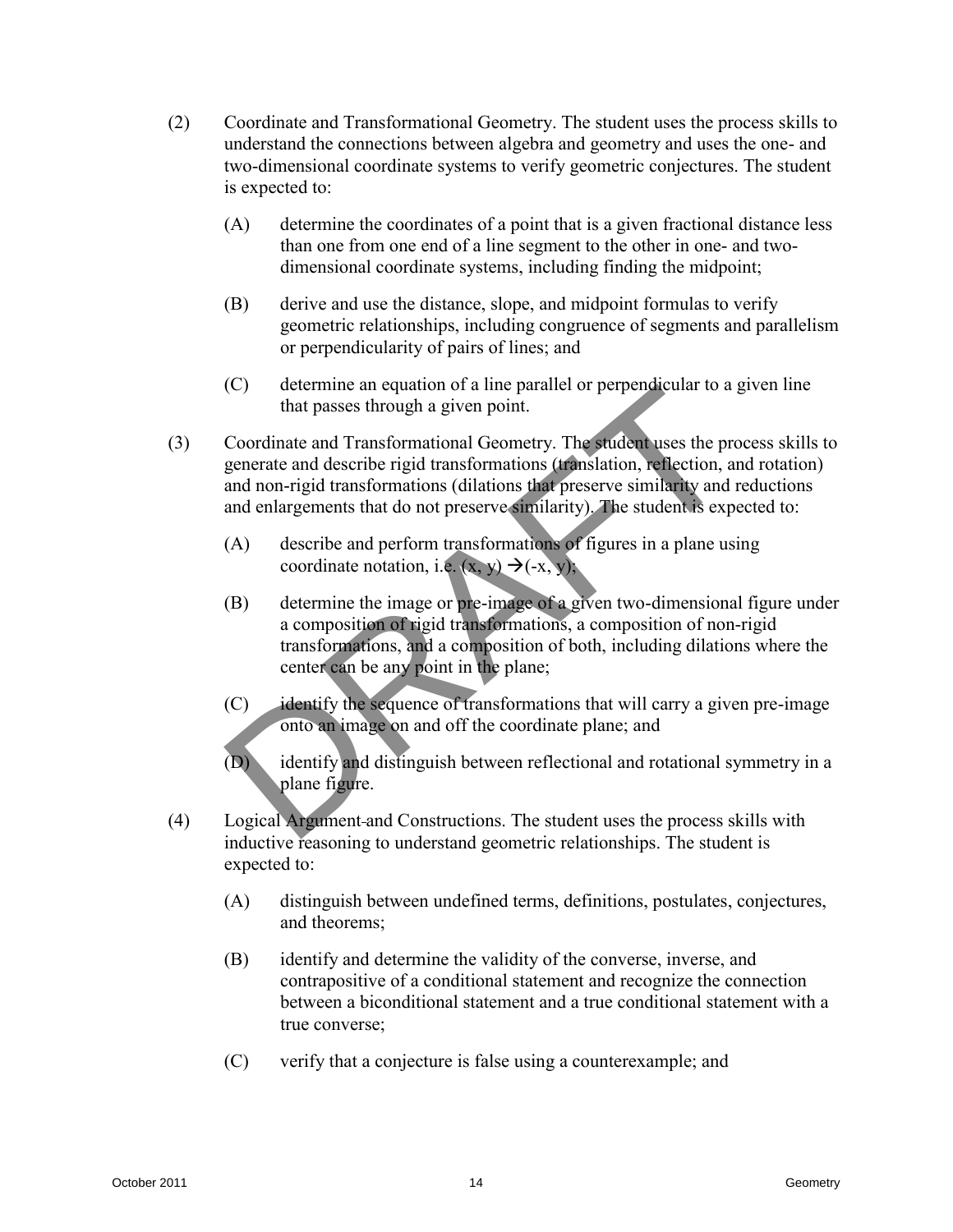- (D) compare geometric relationships between Euclidean and spherical geometries, including parallel lines and the sum of the angles in a triangle.
- (5) Logical Argument and Constructions. The student uses constructions to validate conjectures about geometric figures. The student is expected to:
	- (A) investigate patterns to make conjectures about geometric relationships, including angles formed by parallel lines cut by a transversal, criteria required for triangle congruence, special segments of triangles, diagonals of quadrilaterals, interior and exterior angles of polygons, and special segments and angles of circles choosing from a variety of tools such as compass and straightedge, paper folding, and dynamic geometric software;
	- (B) construct congruent segments, congruent angles, a segment bisector, an angle bisector, perpendicular lines, the perpendicular bisector of a line segment, and a line parallel to a given line through a point not on a line using a compass and a straightedge;
	- (C) use the constructions of congruent segments, congruent angles, angle bisectors, and perpendicular bisectors to make conjectures about geometric relationships; and
	- (D) verify the Triangle Inequality theorem using constructions and apply the theorem to solve problems.
- (6) Proof and Congruence. The student uses the process skills with deductive reasoning to prove and apply theorems by utilizing a variety of methods (coordinate, transformational, axiomatic) and formats (two-column, paragraph, flow chart). The student is expected to:
- (A) prove theorems about angles formed by the intersection of lines and line segments, including vertical angles, angles formed by parallel lines cut by a transversal, and equidistance between the endpoints of a segment and points on its perpendicular bisector, and apply these relationships to solve problems; (B) construct congress to an einer proportion in angular and the proportion becomes a sampled bisector, perpendicular lines, the perpendicular bisector of a line segment and aline parallel to a given line directions of co
	- (B) prove two triangles are congruent by applying the Side-Angle-Side, Angle-Side-Angle, Side-Side-Side, Angle-Angle-Side, and Hypotenuse-Leg congruence conditions;
	- (C) apply the definition of congruence, in terms of rigid transformations, to identify congruent figures and their corresponding sides and angles;
	- (D) prove theorems about the relationships in triangles, including the sum of interior angles, base angles of isosceles triangles, midsegments, and medians and apply these relationships to solve problems; and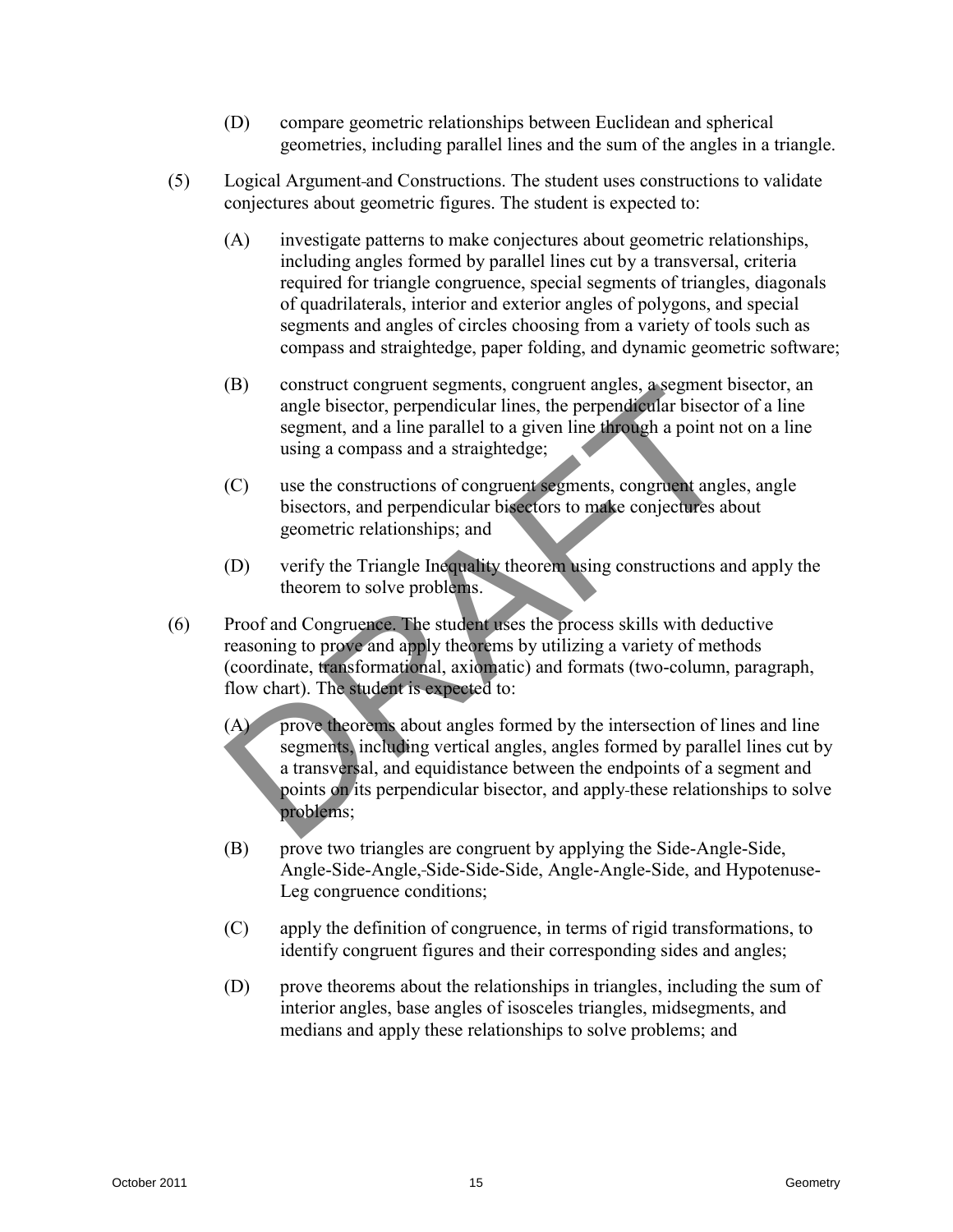- (E) prove a quadrilateral is a parallelogram, rectangle, square or rhombus using opposite sides, opposite angles, or diagonals and apply these relationships to solve problems.
- (7) Similarity, Proof, and Trigonometry. The student uses the process skills in applying similarity to solve problems. The student is expected to:
	- (A) apply the definition of similarity in terms of a dilation to identify similar figures and their proportional sides and the congruent corresponding angles; and
	- (B) apply the Angle-Angle criterion to verify similar triangles and apply the proportionality of the corresponding sides to solve problems.
- (8) Similarity, Proof, and Trigonometry. The student uses the process skills with deductive reasoning to prove and apply theorems by utilizing a variety of methods (coordinate, transformational, axiomatic) and formats (two-column, paragraph, flow chart). The student is expected to: (8) Similarity, Proof, and Trigonometry. The student uses the process skills with<br>deductive reasoning to prove and apply theorems, by fitting a variety of methods<br>(coordinate, transformational, axiomatic) and formatio ( $\$ 
	- (A) prove theorems about similar triangles, including the Triangle Proportionality theorem, and apply these theorems to solve problems; and
	- (B) identify and apply the relationships that exist when an altitude is drawn to the hypotenuse of a right triangle, including the geometric mean, to solve problems.
	- (9) Similarity, Proof, and Trigonometry. The student uses the process skills to understand and apply relationships in right triangles. The student is expected to:
		- (A) determine the lengths of sides and measures of angles in a right triangle by applying the trigonometric ratios sine, cosine, and tangent to solve problems;
		- (B) apply the relationships in special right triangles  $(30 60 -$ 90 and  $45 - 45 - 90$  ) and the Pythagorean theorem, including Pythagorean triples, to solve problems.
	- (10) Two-dimensional and three-dimensional figures. The student uses the process skills to recognize characteristics and dimensional changes of two- and threedimensional figures. The student is expected to:
		- (A) identify the shapes of two-dimensional cross-sections of prisms, pyramids, cylinders, cones, and spheres and identify three-dimensional objects generated by rotations of two-dimensional shapes; and
		- (B) determine and describe how changes in the linear dimensions of a shape affect its perimeter, area, surface area, or volume, including proportional and non-proportional dimensional change.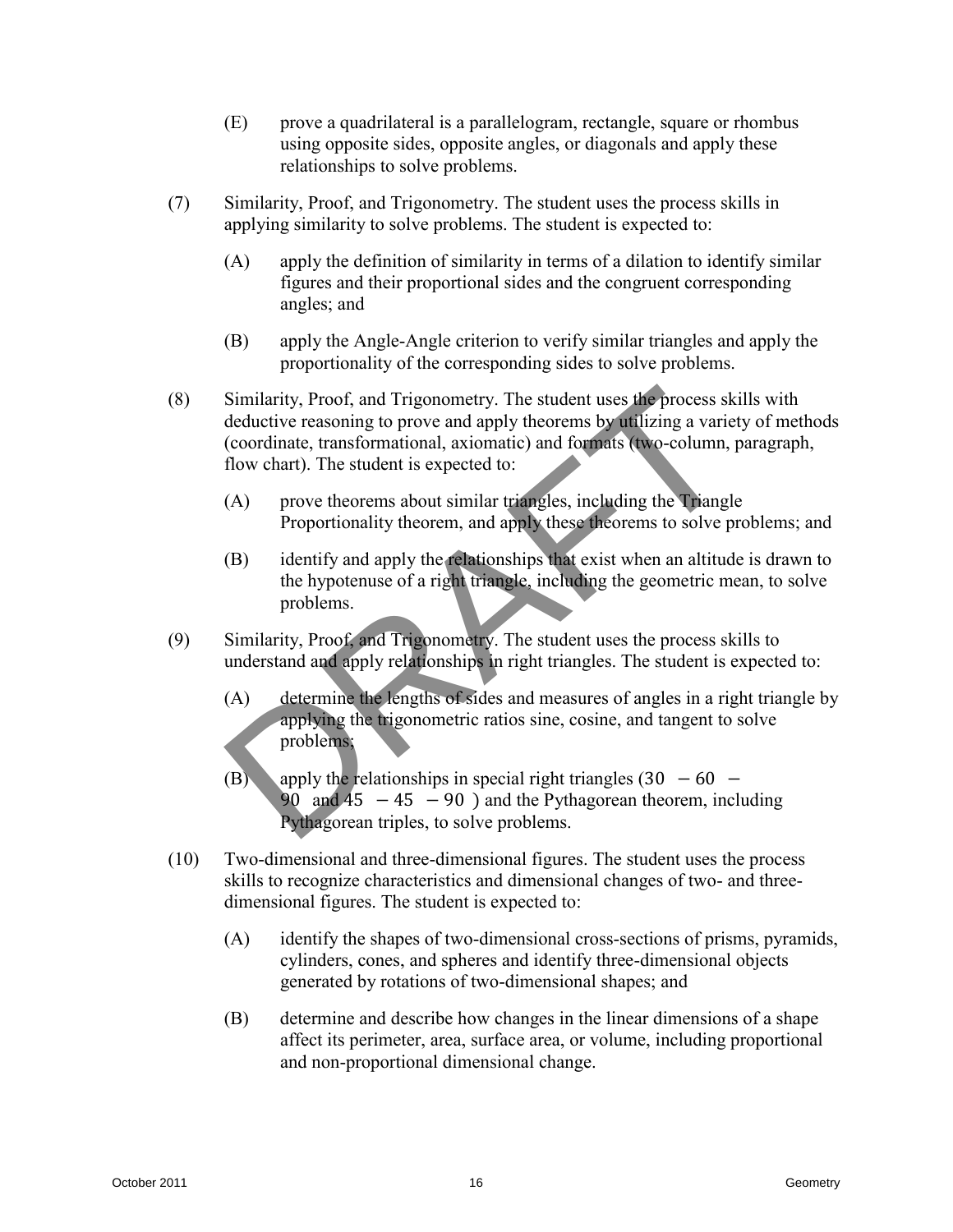- (11) Two-dimensional and three-dimensional figures. The student uses the process skills in the application of formulas to determine measures of two- and threedimensional figures. The student is expected to:
	- (A) apply the formula for the area of regular polygons to solve problems using appropriate units of measure;
	- (B) determine the area of composite two-dimensional figures comprised of a combination of triangles, parallelograms, trapezoids, kites, regular polygons, or sectors of circles to solve problems using appropriate units of measure;
	- (C) apply the formulas for the total and lateral surface area of threedimensional figures, including prisms, pyramids, cones, cylinders, spheres, and composite figures, to solve problems using appropriate units of measure; and
	- (D) apply the formulas for the volume of three-dimensional figures, including prisms, pyramids, cones, cylinders, spheres, and composite figures, to solve problems using appropriate units of measure.
- (12) Circles. The student uses the process skills to understand geometric relationships and apply theorems and equations about circles. The student is expected to:
	- (A) apply theorems about circles, including relationships among angles, radii, chords, tangents, and secants, to solve non-contextual problems;
	- (B) apply the proportional relationship between the measure of an arc length of a circle and the circumference of the circle to solve problems;
	- (C) apply the proportional relationship between the measure of the area of a sector of a circle and the area of the circle to solve problems;
	- (D) describe radian measure of an angle as the ratio of the length of an arc intercepted by a central angle and the radius of the circle; and
	- (E) show that the equation of a circle with center at the origin and radius *r* is  $x^{2} + y^{2} = r^{2}$  and determine the equation for the graph of a circle with radius *r* and center  $(h, k), (x - h)^2 + (y - k)^2 = r^2$ .
- (13) Probability. The student uses the process skills to understand probability in realworld situations and how to apply independence and dependence of events. The student is expected to: dimensional highers, including prisms, pyramids, sometic spaces, cylinders, the comparison properate units<br>
of measure; and<br>
(D) apply the formulas for the volume of three-dimensional figures, including<br>
prisms, pyramids,
	- (A) develop strategies to use permutations and combinations to solve contextual problems;
	- (B) determine probabilities based on area to solve contextual problems;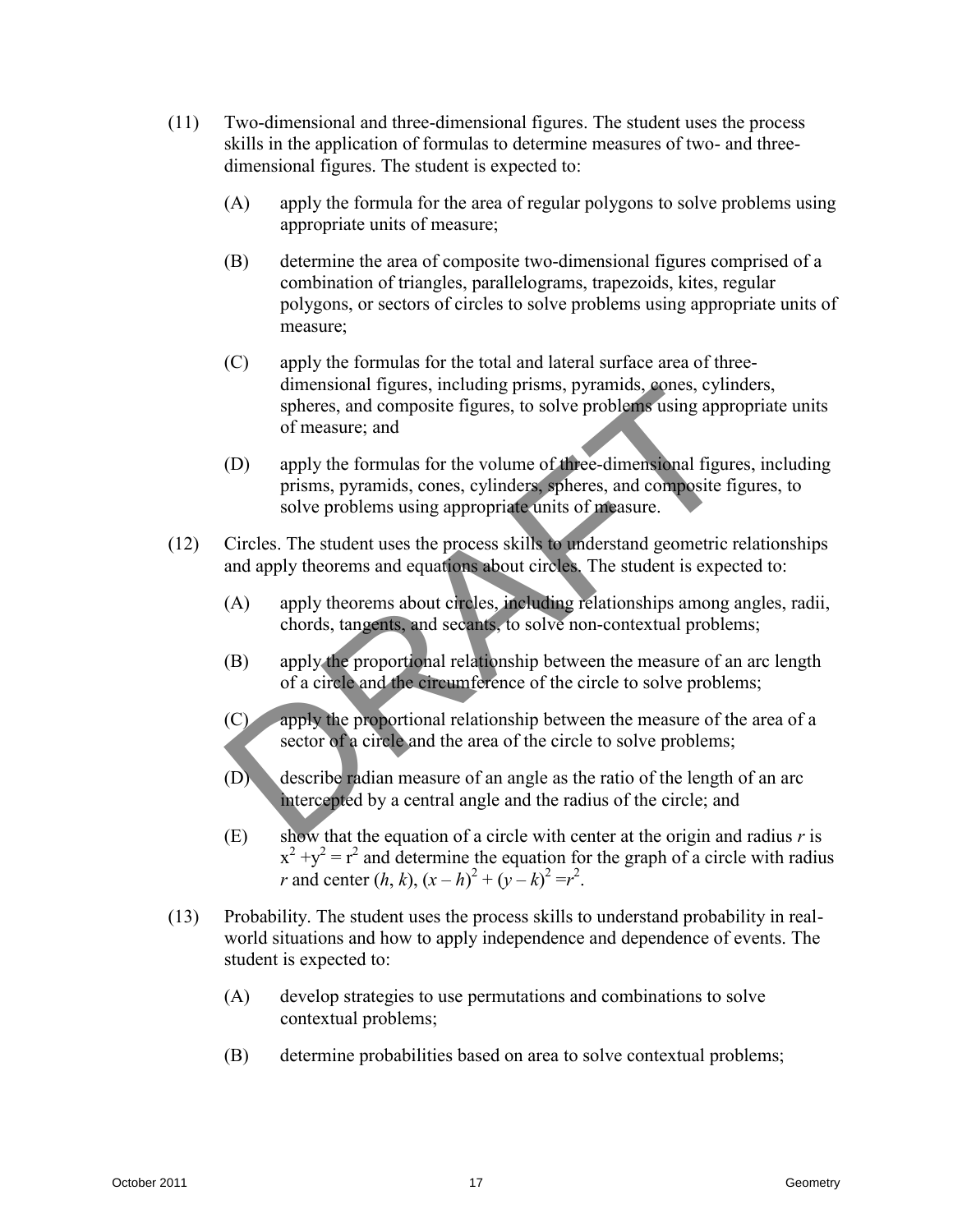- (C) identify whether two events are independent and compute the probability of the two events occurring together with or without replacement;
- (D) apply conditional probability in contextual problems; and
- (E) apply independence in contextual problems.

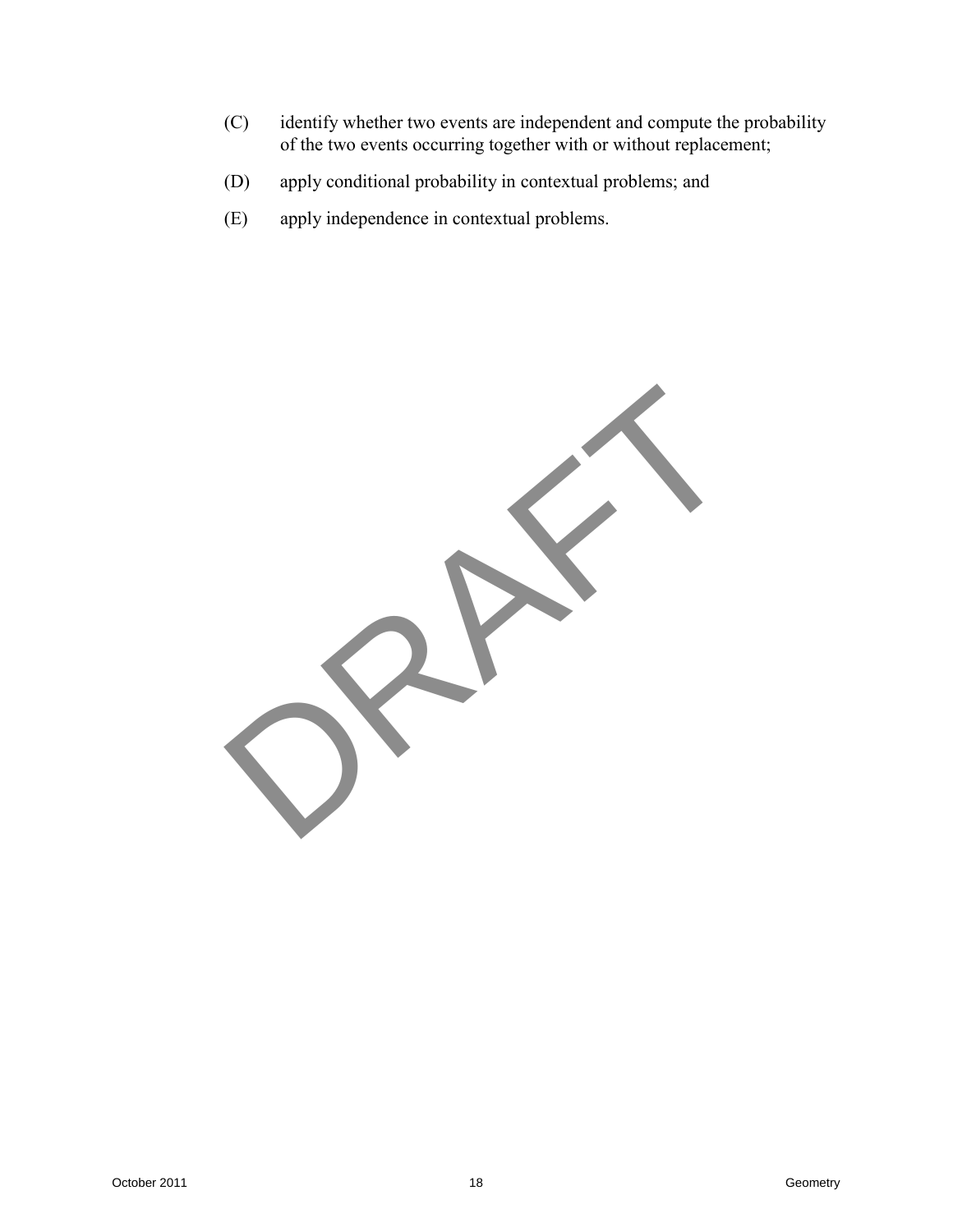## **§111.xx. Precalculus, Beginning with School Year 2013-2014 (One-half to One Credit).**

- (a) General requirements. Students shall be awarded one-half to one credit for successful completion of this course. Prerequisites: two years of algebra and one year of geometry.
- (b) Introduction.
	- (1) The desire to achieve educational excellence is the driving force behind the Texas Essential Knowledge and Skills for mathematics, guided by the College and Career Readiness Standards. By embedding statistics, probability, and finance, while focusing on fluency and solid understanding, Texas will lead the way in mathematics education and prepare all Texas students for the challenges they will face in the 21st century.
- (2) The process standards integrated at every grade level and course. When possible, students will apply mathematics to problems arising in everyday life, society, and the workplace. Students will use a problem-solving model that incorporates analyzing given information, formulating a plan or strategy, determining a solution, justifying the solution, and evaluating the problem-solving process and the reasonableness of the solution. Students will select appropriate tools such as real objects, manipulatives, paper and pencil, and technology and techniques such as mental math, estimation, and number sense to solve problems. Students will effectively communicate mathematical ideas, reasoning, and their implications using multiple representations such as symbols, diagrams, graphs, and language. Students will use mathematical relationships to generate solutions and make connections and predictions. Students will analyze mathematical relationships to connect and communicate mathematical ideas. Students will display, explain, or justify mathematical ideas and arguments using precise mathematical language in written or oral communication. Extractation in the method in the prophenal of the state contents will apply mathematics to problems arising in  $\Phi$ -erdpaty life, society, and<br>the workplace Students will use a problems achieving model that necoporate<br>an
	- (3) Precalculus is the preparation for calculus. The course approaches topics from a function point of view, where appropriate, and is designed to strengthen and enhance conceptual understanding and mathematical reasoning used when modeling and solving mathematical and real-world problems. Students systematically work with functions and their multiple representations. The study of Precalculus deepens students' mathematical understanding and fluency with algebra and trigonometry and extends their ability to make connections and apply concepts and procedures at higher levels. Students investigate and explore mathematical ideas, develop multiple strategies for analyzing complex situations, and use technology to build understanding, make connections between representations, and provide support in solving problems.
	- (4) Statements that contain the word "including" reference content that must be mastered, while those containing the phrase "such as" are intended as possible illustrative examples.
- (c) Knowledge and skills.
	- (1) Mathematical Process Standards. The student uses mathematical processes to acquire and demonstrate mathematical understanding. The student is expected to: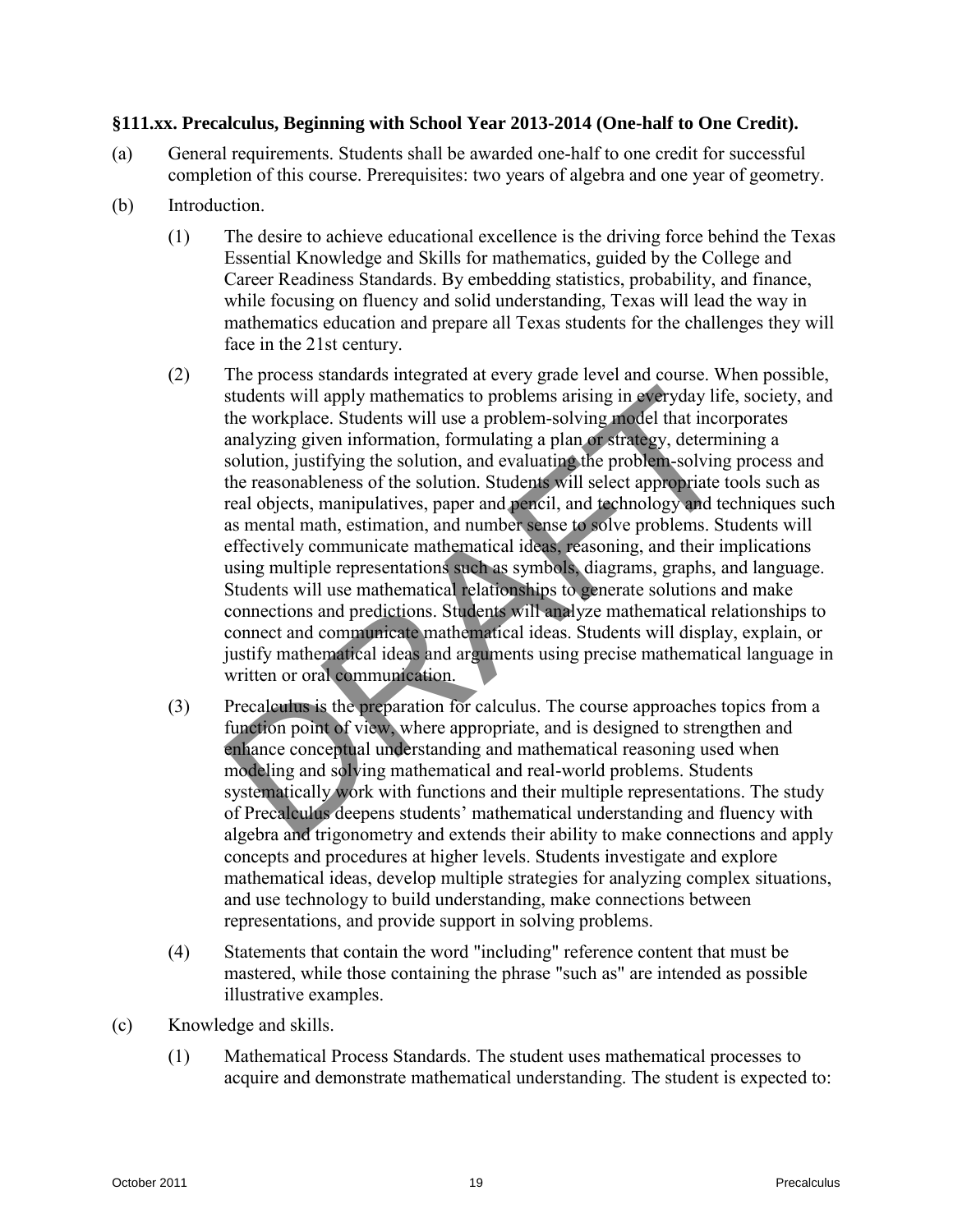- (A) apply mathematics to problems arising in everyday life, society, and the workplace;
- (B) use a problem-solving model that incorporates analyzing given information, formulating a plan or strategy, determining a solution, justifying the solution, and evaluating the problem-solving process and the reasonableness of the solution;
- (C) select tools, including real objects, manipulatives, paper/pencil, and technology as appropriate, and techniques, including mental math, estimation, and number sense as appropriate, to solve problems;
- (D) communicate mathematical ideas, reasoning, and their implications using multiple representations, including symbols, diagrams, graphs, and language as appropriate;
- (E) create and use representations to organize, record, and communicate mathematical ideas;
- (F) analyze mathematical relationships to connect and communicate mathematical ideas; and
- (G) display, explain, and justify mathematical ideas and arguments using precise mathematical language in written or oral communications.
- (2) Functions. The student uses process standards in mathematics to explore, describe, and analyze the attributes of functions. The student makes connections between multiple representations of functions and algebraically constructs new functions. The student analyzes and uses functions to model real-world problems. The student is expected to: Implange as appropriate;<br>
(Figure as any operatorions to organize, record, and communicate<br>
ranking mathematical ideas,<br>
(F) analyze muthematical ideas, and<br>
mathematical ideas, and<br>
(G) display, explain, and justify math
	- (A) use the composition of two functions to model and solve real-world problems;
	- (B) demonstrate that function composition is not always commutative;
	- (C) represent a given function as a composite function of two or more functions;
	- (D) describe symmetry of graphs of even and odd functions;
	- (E) determine an inverse function, when it exists, for a given function over its domain or a subset of its domain and represent the inverse using multiple representations;
	- (F) graph exponential logarithmic rational, polynomial, power, trigonometric, inverse trigonometric, and piecewise defined functions, including step functions;
	- (G) graph functions, including exponential, logarithmic, sine, cosine, rational, polynomial, and power functions and their transformations, including  $a \cdot f(x)$ ,  $f(x) + d$ ,  $f(x - c)$ ,  $f(b \cdot x)$  for specific values of a, b, c, and d, in mathematical and real-world problems;
	- (H) graph arcsin *x* and arcos *x* and describe the limitations on the domain;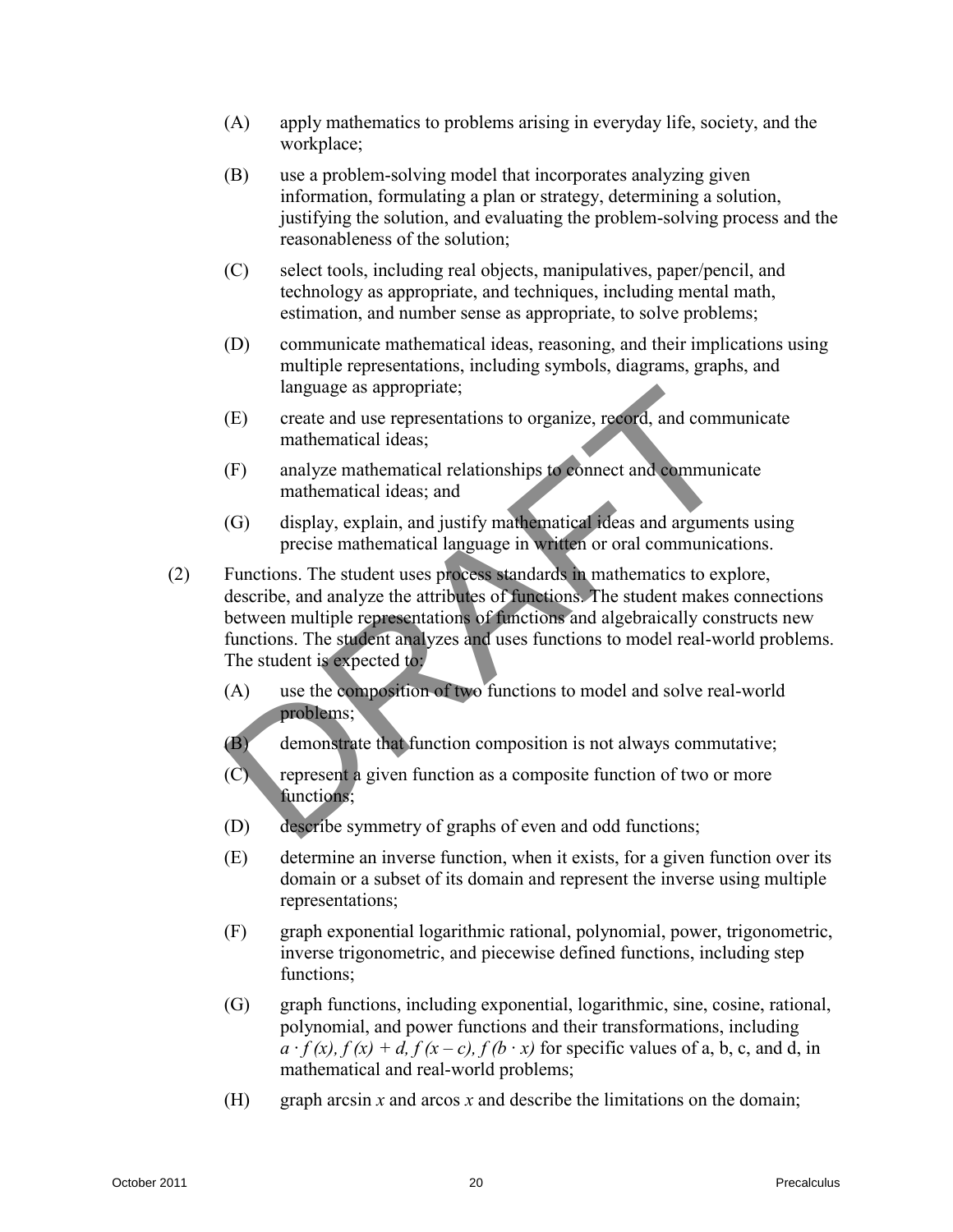- (I) determine and analyze the key features of exponential, logarithmic, rational, polynomial, power, trigonometric, inverse trigonometric, and piecewise defined functions, including step functions such as domain, range, symmetry, relative maximum, relative minimum, zeros, asymptotes, and intervals over which the function is increasing or decreasing;
- (J) analyze and describe end behavior of functions, including exponential, logarithmic, rational, polynomial, and power functions using infinity notation to communicate this characteristic in mathematical and real-world problems;
- (K) analyze characteristics of rational functions and the behavior of the function around the asymptotes, including horizontal, vertical, and oblique asymptotes;
- (L) determine various types of discontinuities in the interval  $(-\infty, \infty)$  as they relate to functions such as rational and piecewise defined functions and explore the limitations of the graphing calculator as it relates to the behavior of the function around discontinuities; Example the system of the system of the system of the system of the system and the system of the system of the system of the system of the system of the system of the system of the system of the system of the system of th
	- (M) describe the left-sided behavior and the right-sided behavior of the graph of a function around discontinuities;
	- (N) analyze situations modeled by functions. including exponential, logarithmic, rational, polynomial, and power functions, to solve real-world problems such as problems involving growth and decay and optimization;
	- (O) develop and use a sinusoidal function that models a situation in mathematical and real-world problems; and
	- (P) determine the values of the trigonometric functions at the special angles and relate them in mathematical and real-world problems.
	- (3) Relations and Geometric Reasoning. The student uses the process standards in mathematics to model and make connections between algebraic and geometric relations. The student is expected to:
		- (A) graph a set of parametric equations;
		- (B) convert parametric equations into rectangular relations and convert rectangular relations into parametric equations;
		- (C) use parametric equations to model and solve mathematical and real-world problems;
		- (D) graph points in the polar coordinate system and convert between rectangular coordinates and polar coordinates;
		- (E) graph polar equations such as cardiods, limaçons, or lemniscates by plotting points and using technology;
		- (F) determine the conic section formed when a plane intersects a doublenapped cone;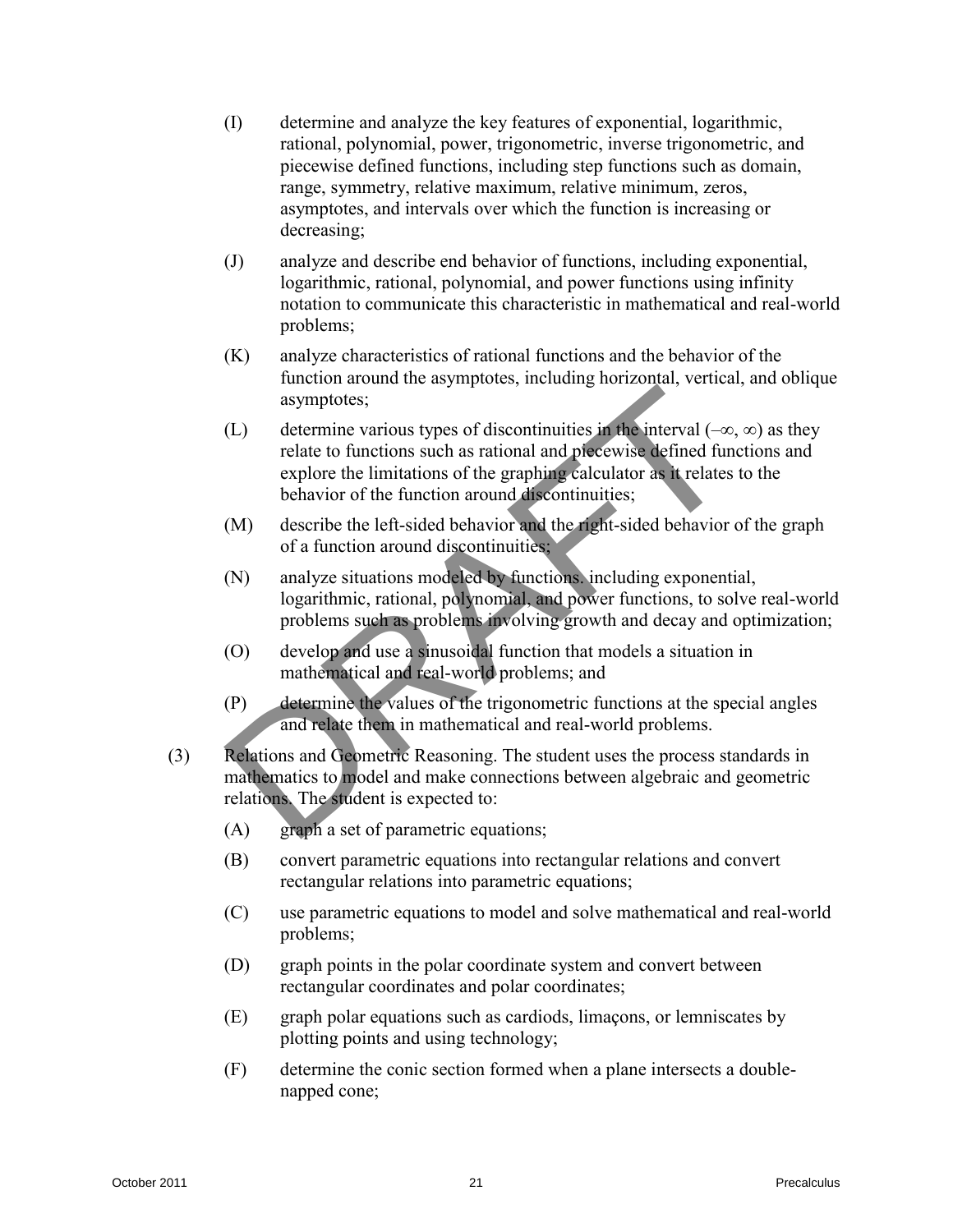- (G) make connections between the locus definition of conic sections and their equations in rectangular coordinates;
- (H) use the characteristics of an ellipse to write the equation of an ellipse with center (*h*, *k*); and
- (I) use the characteristics of a hyperbola to write the equation of a hyperbola with center (*h*, *k*).
- (4) Number and Measure. The student uses process standards in mathematics to apply appropriate techniques, tools, and formulas to calculate measures in mathematical and real-world problems. The student is expected to:
	- (A) determine the relationship between the unit circle and the definition of a periodic function to evaluate trigonometric functions in mathematical and real-world problems;
	- (B) describe the relationship between degree and radian measure on the unit circle;
	- (C) represent angles in radians or degrees based on the concept of rotation and find the measure of reference angles and angles in standard position;
	- (D) represent angles in radians or degrees based on the concept of rotation in mathematical and real-world problems, including linear and angular velocity;
	- (E) determine the value of trigonometric ratios of angles and solve problems involving trigonometric ratios in mathematical and real-world problems;
	- (F) use trigonometry in mathematical and real-world problems, including directional bearing;
	- (G) use the Law of Sines in mathematical and real-world problems;
	- (H) use the Law of Cosines in mathematical and real-world problems;
	- (I) use vectors to model situations involving magnitude and direction;
	- (J) represent the addition of vectors and the multiplication of a vector by a scalar geometrically and symbolically; and
	- (K) apply vector addition and multiplication of a vector by a scalar in mathematical and real-world problems.
- (5) Algebraic Reasoning. The student uses process standards in mathematics to evaluate expressions, describe patterns, formulate models, and solve equations and inequalities using properties, procedures, or algorithms. The student is expected to: Fraction of the measurement of the measurement of the stationary contribute the control of the term and the station of the control of the measure of the term and the measure of the control of the measure of the control of
	- (A) represent finite sums and infinite series using sigma notation;
	- (B) evaluate finite sums and geometric series when possible written in sigma notation;
	- (C) represent arithmetic sequences and geometric sequences using recursive formulas;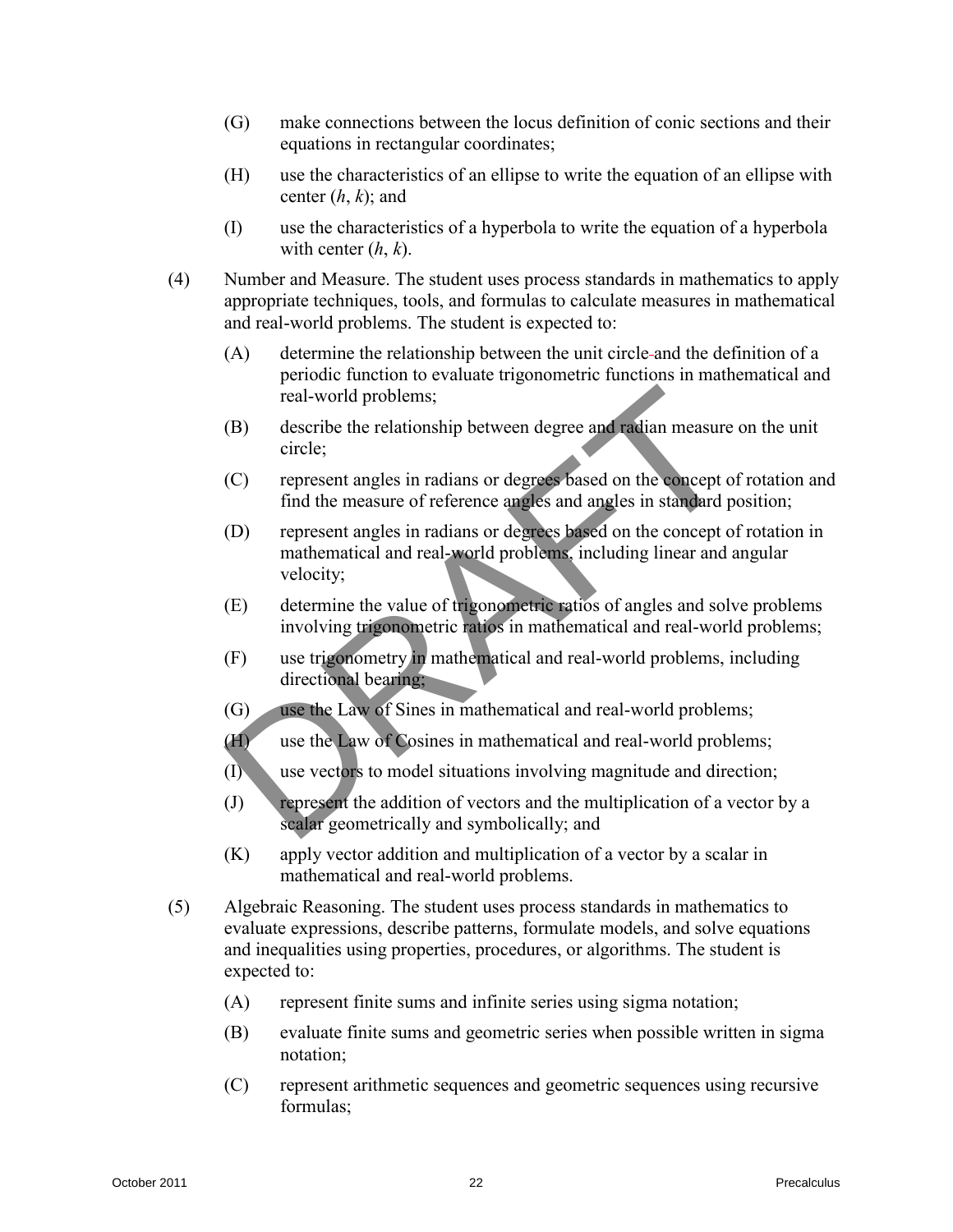- (D) calculate the *n*th term and the *n*th partial sum of an arithmetic series in mathematical and real-world problems;
- (E) represent arithmetic series and geometric series using sigma notation;
- (F) calculate the *n*th term of a geometric series, the  $n^{\text{th}}$  partial sum of a geometric series, and sum of an infinite geometric series when it exists;
- (G) apply the Binomial Theorem for the expansion of  $(a + b)^n$  in powers of *a* and *b* for a positive integer *n*, where *a* and *b* are any numbers;
- (H) use the properties of logarithms to evaluate or transform logarithmic expressions;
- (I) generate and solve logarithmic equations in mathematical and real-world problems;
- (J) generate and solve exponential equations in mathematical and real-world problems;
- (K) solve polynomial equations with real coefficients by applying a variety of techniques such as factoring, graphical methods, or technology in mathematical and real-world problems;
- (L) solve polynomial inequalities with real coefficients by applying a variety of techniques such as factoring, graphical methods, or technology and write the solution set of the polynomial inequality in interval notation in mathematical and real-world problems;
- (M) solve rational inequalities with real coefficients by applying a variety of techniques such as factoring, graphical methods, or technology and write the solution set of the rational inequality in interval notation in mathematical and real-world problems; problems;<br>
(1) generate and solve exponential equations on mathematical and real-world<br>
problems;<br>
(K) solve polynomial equations with real-ordinations with proplying a variety of<br>
techniques such as factoring, graphical m
	- (N) use trigonometric identities such as reciprocal, quotient, Pythagorean, cofunctions, even/odd, and sum and difference identities for cosine and sine to simplify trigonometric expressions; and
	- (O) generate and solve trigonometric equations in mathematical and real-world problems.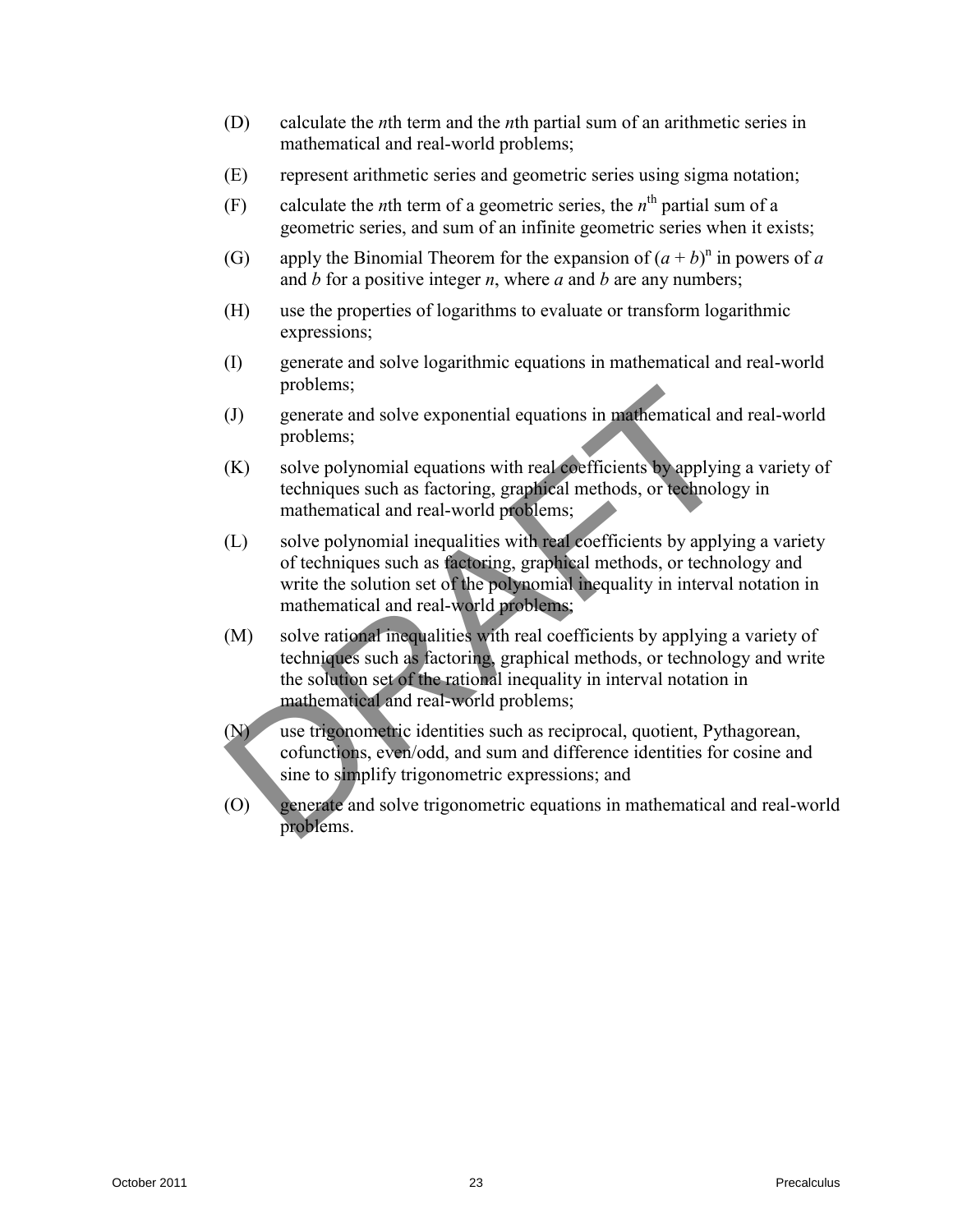# **§111.xx. Mathematical Models with Applications, Beginning with School Year 2013-2014 (One-half to One Credit).**

- (a) General requirements. Students can be awarded one-half to one credit for successful completion of this course. Prerequisite: Algebra I. This course must be taken before receiving credit for Algebra II.
- (b) Introduction.
	- (1) The desire to achieve educational excellence is the driving force behind the Texas Essential Knowledge and Skills for mathematics, guided by the College and Career Readiness Standards. By embedding statistics, probability, and finance, while focusing on fluency and solid understanding, Texas will lead the way in mathematics education and prepare all Texas students for the challenges they will face in the 21st century.
- (2) The process standards integrated at every grade level and course. When possible, students will apply mathematics to problems arising in everyday life, society, and the workplace. Students will use a problem-solving model that incorporates analyzing given information, formulating a plan or strategy, determining a solution, justifying the solution, and evaluating the problem-solving process and the reasonableness of the solution. Students will select appropriate tools such as real objects, manipulatives, paper and pencil, and technology and techniques such as mental math, estimation, and number sense to solve problems. Students will effectively communicate mathematical ideas, reasoning, and their implications using multiple representations such as symbols, diagrams, graphs, and language. Students will use mathematical relationships to generate solutions and make connections and predictions. Students will analyze mathematical relationships to connect and communicate mathematical ideas. Students will display, explain, or justify mathematical ideas and arguments using precise mathematical language in written or oral communication. face in the 21st century.<br>
(2) The process standards integrated at every grade level and course. When possible,<br>
students will apply mathematics to problems arising ine everyday life, scorety, and<br>
the workphase. Students
	- (3) Mathematical Models with Applications is designed to build on knowledge and skills from Kindergarten to Grade 8 and Algebra I. This math course provides a path for students to succeed in Algebra II and prepares them for various postsecondary choices. Students learn to apply mathematics through experiences in personal finance, science, engineering, fine arts, and social science. Students use algebraic, graphical, and geometric reasoning to recognize patterns and structure; model information; solve problems; and communicate solutions. Students will select from tools such as physical objects, manipulatives, technology (including graphing calculators, data collection devices, and computers), paper/pencil and from methods such as algebraic techniques, geometric reasoning, patterns, and mental math to solve problems.
	- (4) In this course students will use a mathematical modeling cycle to analyze problems, understand problems better, and improve decisions. A basic mathematical modeling cycle is summarized below. The student will: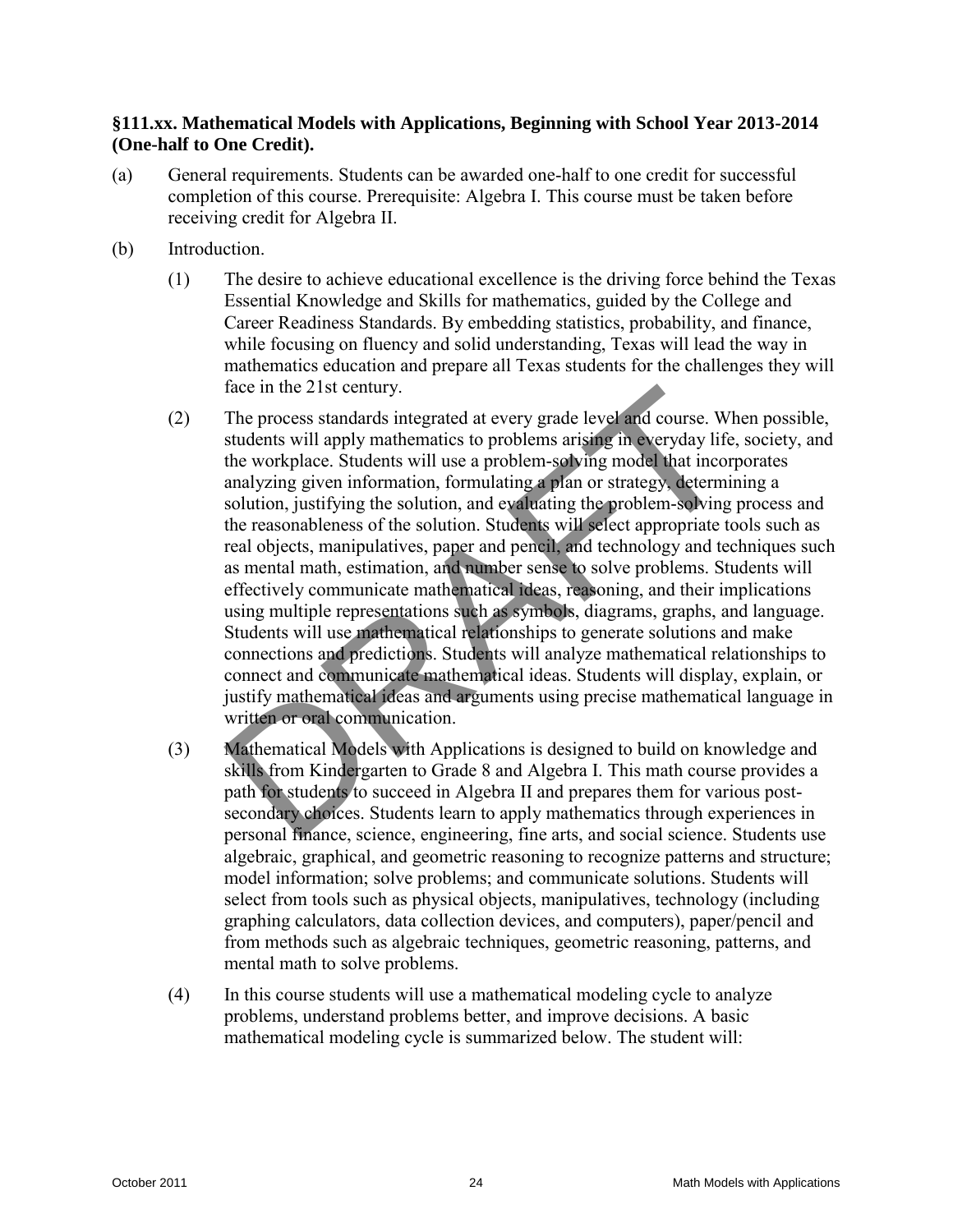- (A) Represent:
	- (i) identify the variables in the problem and select those that represent essential features;
	- (ii) formulate a model by creating and selecting from representations such as geometric, graphical, tabular, algebraic, or statistical that describe the relationships between the variables;
- (B) Compute: analyze and perform operations on these relationships to draw conclusions;
- (C) Interpret: interpret the results of the mathematics in terms of the original problem;
- (D) Revise: confirm the conclusions by comparing the conclusions with the problem and revising as necessary; and
- (E) Report: report on the conclusions and the reasoning behind them.
- (5) Statements that contain the word "including" reference content that must be mastered, while those containing the phrase "such as" are intended as possible illustrative examples.
- (c) Knowledge and skills.
	- (1) Mathematical Process Standards. The student uses mathematical processes to acquire and demonstrate mathematical understanding. The student is expected to:
		- (A) apply mathematics to problems arising in everyday life, society, and the workplace;
- (B) use a problem-solving model that incorporates analyzing given information, formulating a plan or strategy, determining a solution, justifying the solution, and evaluating the problem-solving process and the reasonableness of the solution; (D) Revises: continue the conclusions by comparing the conclusions with the problem and revising as necessary; and<br>
(E) Report: report on the conclusions and the fraction gelealing behind them.<br>
(S) Stepart: report on the
	- (C) select tools, including real objects, manipulatives, paper/pencil, and technology as appropriate, and techniques, including mental math, estimation, and number sense as appropriate, to solve problems;
	- (D) communicate mathematical ideas, reasoning, and their implications using multiple representations, including symbols, diagrams, graphs, and language as appropriate;
	- (E) create and use representations to organize, record, and communicate mathematical ideas;
	- (F) analyze mathematical relationships to connect and communicate mathematical ideas; and
	- (G) display, explain, and justify mathematical ideas and arguments using precise mathematical language in written or oral communication.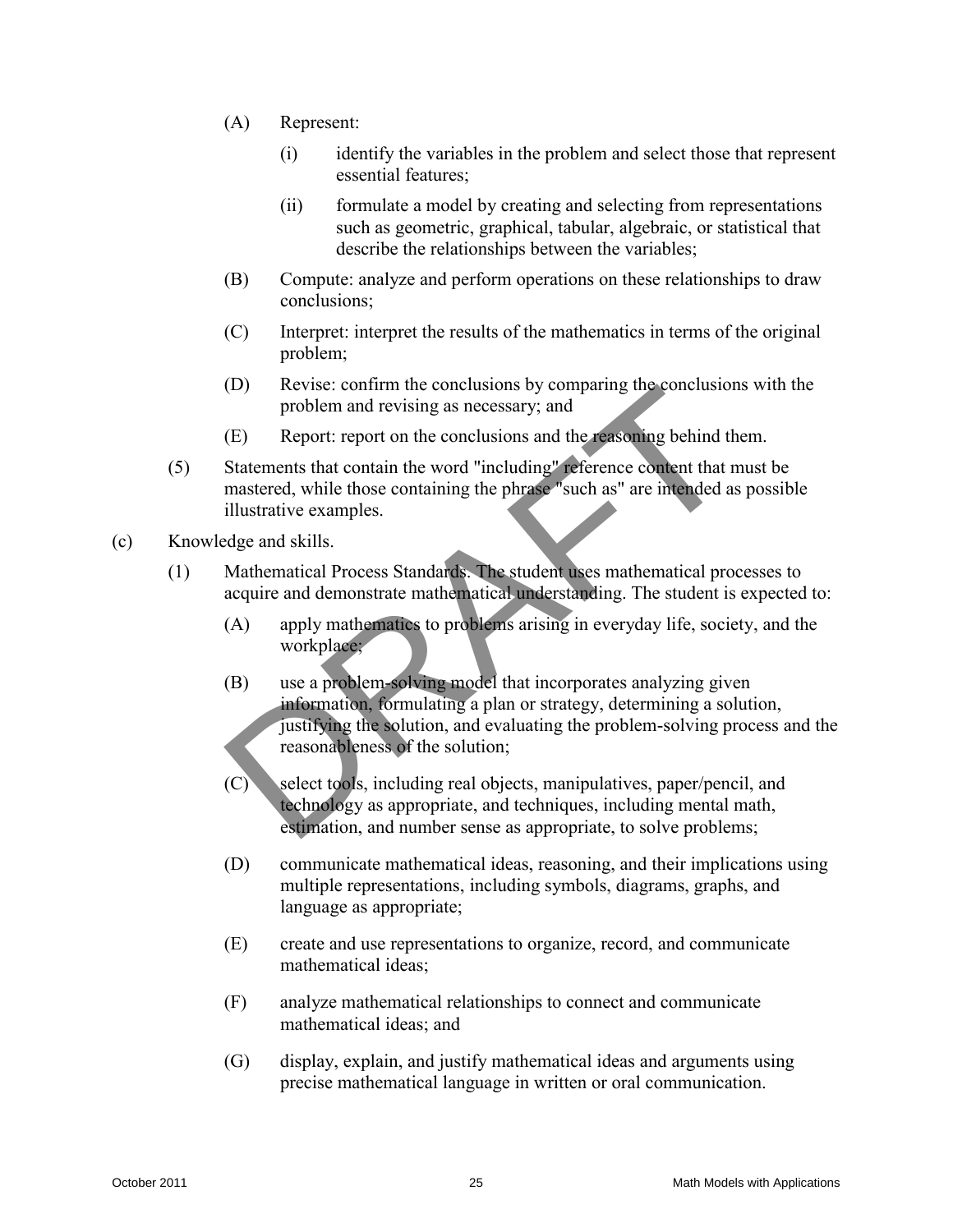- (2) Mathematical Modeling in Personal Finance. The student uses mathematical processes with graphical and numerical techniques to study patterns and analyze data related to personal finance. The student is expected to:
	- (A) use rates and linear functions to solve problems involving personal finance and budgeting, including compensations and deductions;
	- (B) solve problems involving personal taxes; and
	- (C) analyze data to make decisions about banking, including options for online banking, checking accounts, overdraft protection, processing fees, and debit card/ATM fees;
- (3) Mathematical Modeling in Personal Finance. The student uses mathematical processes with algebraic formulas, graphs, and amortization modeling to solve problems involving credit. The student is expected to:
	- (A) use formulas to generate tables to display series of payments for loan amortizations resulting from financed purchases;
	- (B) analyze personal credit options in retail purchasing and compare relative advantages and disadvantages of each option;
	- (C) use technology to create amortization models to investigate home financing and compare buying a home to renting a home; and
	- (D) use technology to create amortization models to investigate automobile financing and compare buying a vehicle to leasing a vehicle.
- (4) Mathematical Modeling in Personal Finance. The student uses mathematical processes with algebraic formulas, numerical techniques, and graphs to solve problems related to financial planning. The student is expected to: or analysis in the studient of the studient scheme in the studient of the studients of problems involving credit. The studient is expected to problems involving credit. The studient is expected to a mortization another st
	- (A) analyze and compare coverage options and rates in insurance;
	- (B) investigate and compare investment options, including stocks, bonds, annuities, certificates of deposit, and retirement plans; and
	- (C) analyze types of savings options involving simple and compound interest and compare relative advantages of these options.
	- (5) Mathematical Modeling in Science and Engineering. The student applies mathematical processes with algebraic techniques to study patterns and analyze data as it applies to science. The student is expected to:
		- (A) use proportionality and inverse variation to describe physical laws such as Hook's Law, Newton's Second Law of Motion, and Boyle's Law;
		- (B) use exponential models available through technology to model growth and decay in areas such as population, biology, ecology, and chemistry, including radioactive decay; and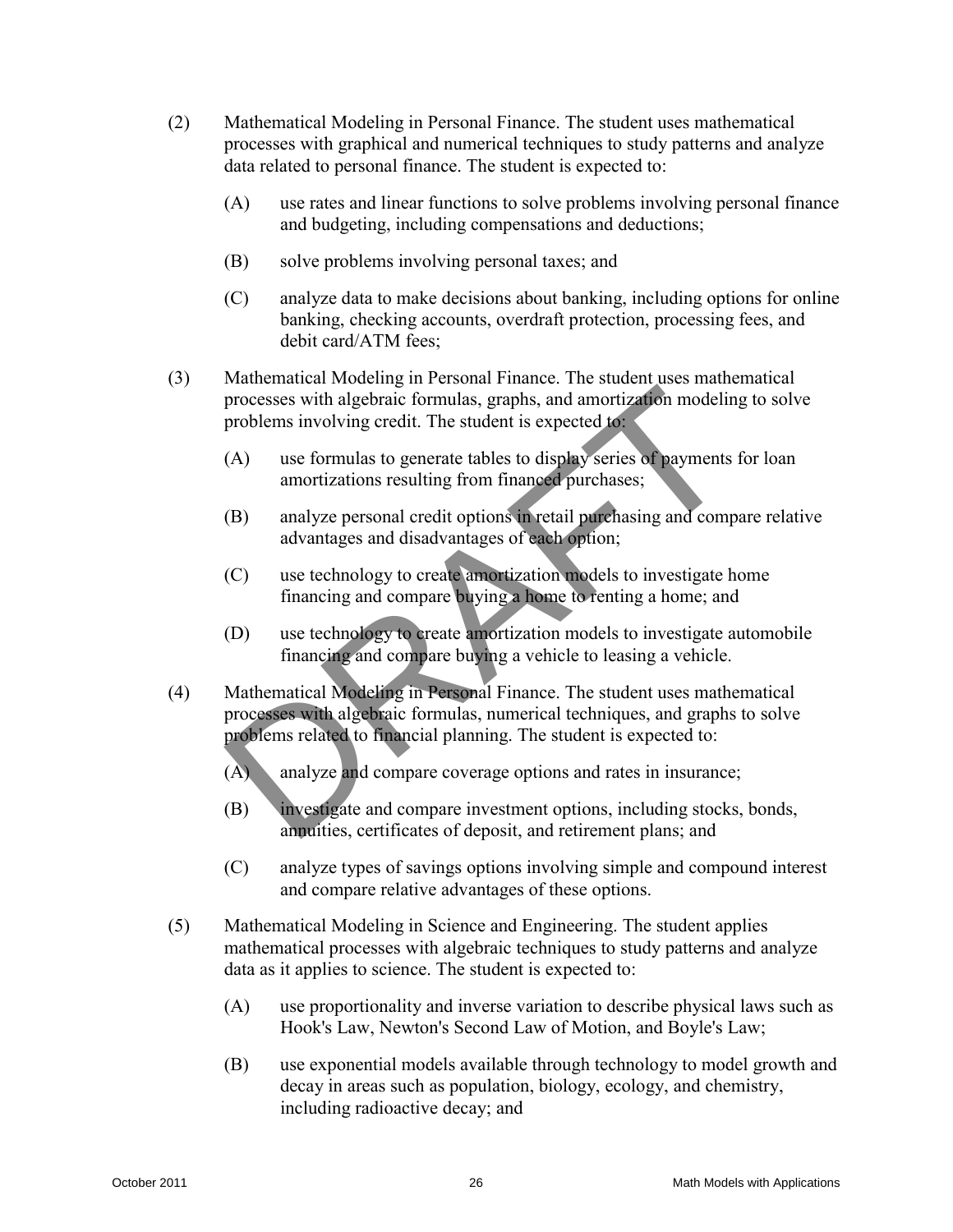- (C) use quadratic functions to model motion such as an object dropped, bounced, thrown, or kicked.
- (6) Mathematical Modeling in Science and Engineering. The student applies mathematical processes with algebra and geometry to study patterns and analyze data as it applies to architecture and engineering. The student is expected to:
	- (A) use similarity, geometric transformations, symmetry, and perspective drawings to describe mathematical patterns and structure in architecture;
	- (B) use scale factors with two-dimensional and three-dimensional objects to demonstrate proportional and non-proportional changes in surface area and volume as applied to fields such as engineering drawing, architecture, and construction;
	- (C) use the Pythagorean Theorem and special right-triangle relationships to calculate distances; and
	- (D) use trigonometric ratios to calculate distances and angle measures as applied to fields such as surveying, navigation, and orienteering.
- (7) Mathematical Modeling in Fine Arts. The student uses mathematical processes with algebra and geometry to study patterns and analyze data as it applies to fine arts. The student is expected to:
	- (A) use trigonometric ratios and functions available through technology to model periodic behavior in art and music;
	- (B) use similarity, geometric transformations, symmetry, and perspective drawings to describe mathematical patterns and structure in art and photography;
	- (C) use geometric transformations, proportions, and periodic motion to describe mathematical patterns and structure in music; and
- (D) use scale factors with two-dimensional and three-dimensional objects to demonstrate proportional and non-proportional changes in surface area and volume as applied to fields such as painting, sculpture, and photography. and construction;<br>
(C) use the pythagorean Theorem and special rightstrangle relationships to<br>
cellulate distances; and<br>
(D) the rigonometric ratios to calculate distances and angle measures as<br>
applied to fields such as s
	- (8) Mathematical Modeling in Social Sciences. The student applies mathematical processes to determine the number of elements in a finite sample space and compute the probability of an event. The student is expected to:
		- (A) determine the number of ways an event such as a sports tournament may occur using combinations, permutations, and the Fundamental Counting Principle;
		- (B) compare theoretical to empirical probability such as determining if a particular game of chance is fair; and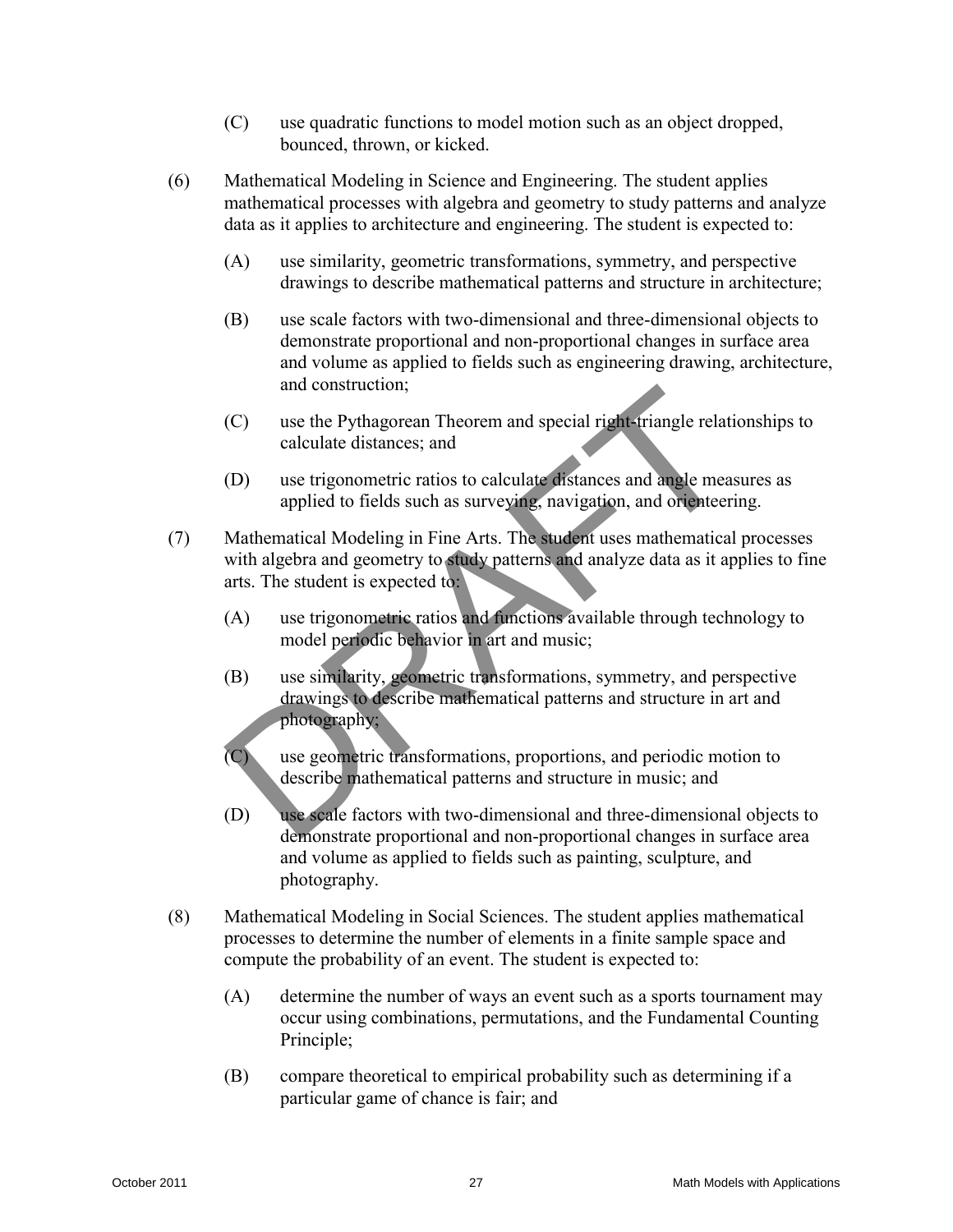- (C) use experiments to determine the reasonableness of a theoretical model such as binomial or geometric.
- (8) Mathematical Modeling in Social Sciences. The student applies mathematical processes and mathematical models to analyze data as it applies to social sciences. The student is expected to:
	- (A) interpret information from various graphs, including line graphs, bar graphs, circle graphs, histograms, scatterplots, dot plots, stem-and-leaf plots, and box and whisker plots to draw conclusions from the data and determine the strengths and weaknesses of conclusions;
	- (B) analyze numerical data using measures of central tendency (mean, median, and mode) and variability (range, interquartile range or IQR, and standard deviation) in order to make inferences with normal distributions;
	- (C) distinguish the purposes and differences among types of research, including surveys, experiments, and observational studies;
	- (D) use data from a sample to estimate population mean or population proportion;
	- (E) analyze marketing claims based on graphs and statistics from electronic and print media and justify the validity of stated or implied conclusions; and
	- (F) use regression methods available through technology to model linear and exponential functions, interpret correlations, and make predictions.
- (9) Mathematical Modeling in Social Sciences. The student applies mathematical processes to design a study and use graphical, numerical, and analytical techniques to communicate the results of the study. The student is expected to: and mode) and variability (range, interparate range or 100, and standard<br>deviation) in order to make inferences with normal distributions;<br>(C) distinguish the purposes and differences with normal agency.<br>The distributions
	- (A) formulate a meaningful question, determine the data needed to answer the question, gather the appropriate data, analyze the data, and draw reasonable conclusions; and
	- (B) communicate methods used, analyses conducted, and conclusions drawn for a data-analysis project through the use of one or more of a written report, a visual display, an oral report, or a multi-media presentation.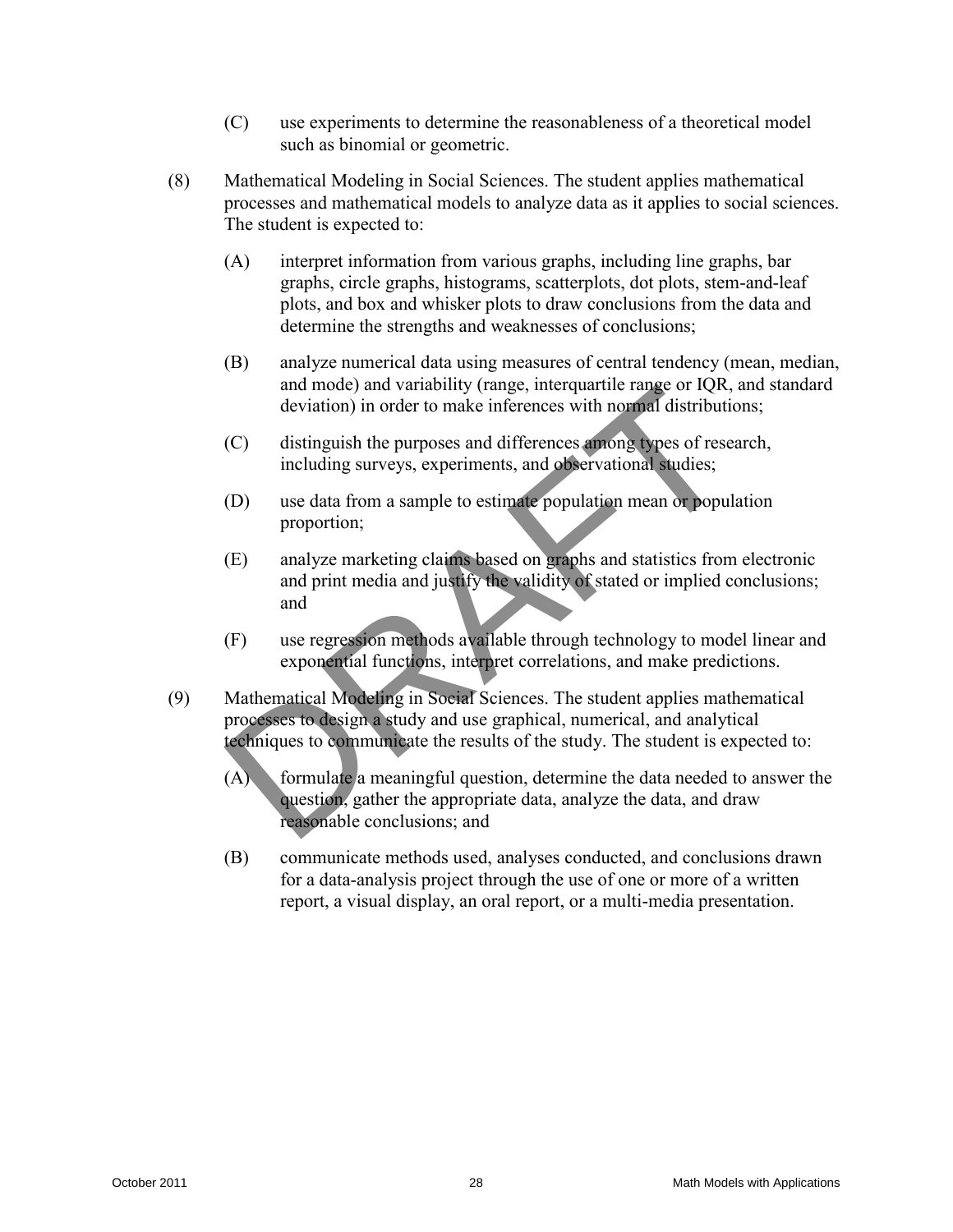# **§111.xx. Advanced Quantitative Reasoning, Beginning with School Year 2013-2014 (Onehalf to One Credit).**

- (a) General requirements. Students shall be awarded one-half to one credit for successful completion of this course. Prerequisites: Geometry and Algebra II.
- (b) Introduction.
	- (1) The desire to achieve educational excellence is the driving force behind the Texas Essential Knowledge and Skills for mathematics, guided by the College and Career Readiness Standards. By embedding statistics, probability, and finance, while focusing on fluency and solid understanding, Texas will lead the way in mathematics education and prepare all Texas students for the challenges they will face in the 21st century.
- (2) The process standards are integrated at every grade level and course. When possible, students will apply mathematics to problems arising in everyday life, society, and the workplace. Students will use a problem-solving model that incorporates analyzing given information, formulating a plan or strategy, determining a solution, justifying the solution, and evaluating the problem-solving process and the reasonableness of the solution. Students will select appropriate tools such as real objects, manipulatives, paper and pencil, and technology and techniques such as mental math, estimation, and number sense to solve problems. Students will effectively communicate mathematical ideas, reasoning, and their implications using multiple representations such as symbols, diagrams, graphs, and language. Students will use mathematical relationships to generate solutions and make connections and predictions. Students will analyze mathematical relationships to connect and communicate mathematical ideas. Students will display, explain, or justify mathematical ideas and arguments using precise mathematical language in written or oral communication. (2) The process standards are integrated at every grade level, and course. When<br>possible, stadents will apply mathematics to problems, calising in every<br>dx jile, society, and the workplace. Students will use a problems so
	- (3) In Advanced Quantitative Reasoning, students develop and apply skills necessary for college, careers, and life. Course content consists primarily of applications of high school mathematics concepts to prepare students to become well-educated and highly informed 21st century citizens. The student develops and applies reasoning, planning, and communication to make decisions and solve problems in applied situations involving numerical reasoning, probability, statistical analysis, finance, mathematical selection, and modeling with algebra, geometry, trigonometry, and discrete mathematics.
	- (4) Statements that contain the word "including" reference content that must be mastered, while those containing the phrase "such as" are intended as possible illustrative examples.
- (c) Knowledge and skills.
	- (1) Mathematical Process Standards. The student uses mathematical processes to acquire and demonstrate mathematical understanding. The student is expected to:
		- (A) apply mathematics to problems arising in everyday life, society, and the workplace;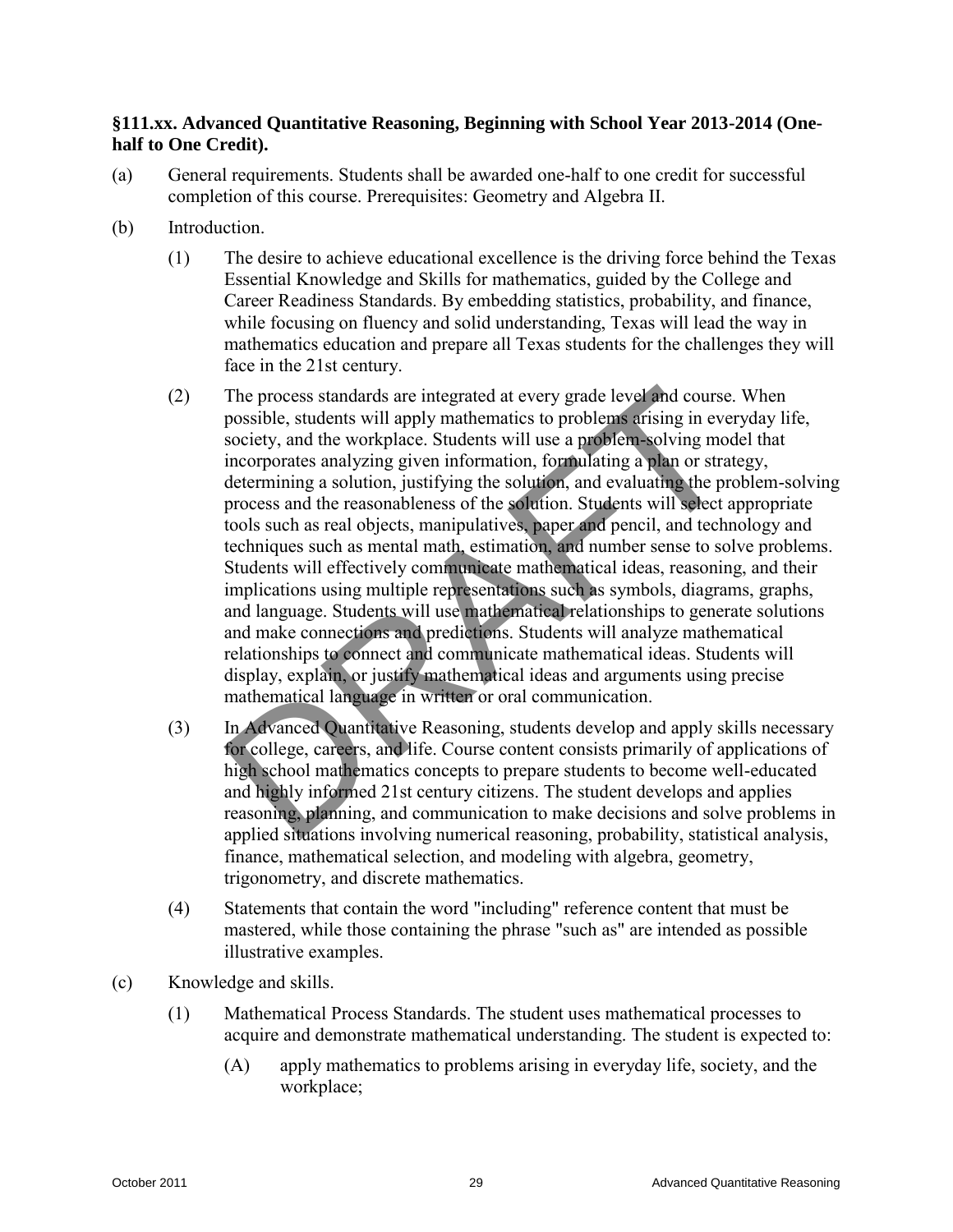- (B) use a problem-solving model that incorporates analyzing given information, formulating a plan or strategy, determining a solution, justifying the solution, and evaluating the problem-solving process and the reasonableness of the solution;
- (C) select tools, including real objects, manipulatives, paper/pencil, and technology as appropriate, and techniques, including mental math, estimation, and number sense as appropriate, to solve problems;
- (D) communicate mathematical ideas, reasoning, and their implications using multiple representations, including symbols, diagrams, graphs, and language as appropriate;
- (E) create and use representations to organize, record, and communicate mathematical ideas;
- (F) analyze mathematical relationships to connect and communicate mathematical ideas; and
- (G) display, explain, and justify mathematical ideas and arguments using precise mathematical language in written or oral communication.
- (2) Numeric Reasoning. The student applies the process standards in mathematics to generate new understandings by extending existing knowledge. The student generates new mathematical understandings through problems involving numerical data that arise in everyday life, society, and the workplace. The student extends existing knowledge and skills to analyze real-world situations. The student is expected to: Training mathematical ideas,<br>
(F) analyge nathematical relationships to connect and communicate<br>
mathematical ideas, and<br>
(G) display, explain, and justify mathematical ideas, and<br>
precise mathematical language in written
	- (A) compare and contrast precision and accuracy in real-life situations such as in measurements and significant figures;
	- (B) apply and analyze published ratings, weighted averages, and indices to make informed decisions;
	- $(C)$  solve problems involving quantities that are not easily measured using proportionality such as packing problems, crowd estimation, and white blood cell count;
	- (D) solve geometric problems involving indirect measurement, including similar triangles, the Pythagorean Theorem, Law of Sines, Law of Cosines, and the use of dynamic geometry software;
	- (E) solve problems involving large quantities using combinatorics such as numbers of unique license plates and telephone numbers;
	- (F) use arrays to efficiently manage large collections of data and add, subtract, and multiply matrices to solve applied problems, including geometric transformations;
	- (G) analyze various voting and selection processes to compare results in given situations such as at-large versus single-member districts and plurality versus majority voting; and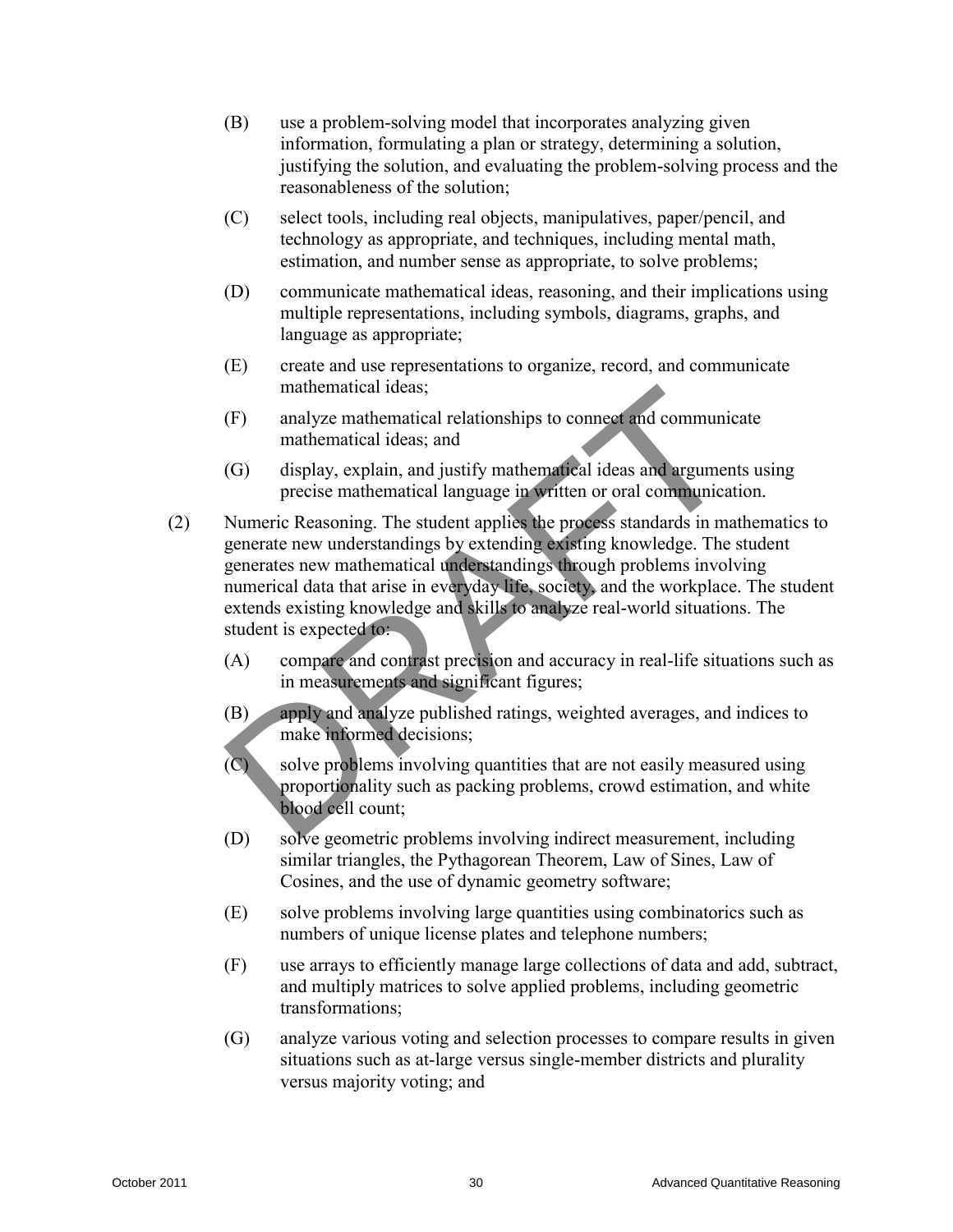- (H) select and apply an algorithm of interest to solve real-life problems such as problems using recursion or iteration involving population growth or decline, fractals, and compound interest; the validity in recorded and transmitted data using checksums and hashing; sports rankings, weighted class rankings, and search engine rankings; and problems involving scheduling or routing situations using vertex-edge graphs, critical paths, Euler paths, and minimal spanning trees; and communicate to peers the application of the algorithm in precise mathematical and nontechnical language.
- (3) Algebraic Reasoning (Expressions, Equations, and Generalized Relationships). The student applies the process standards in mathematics to create and analyze mathematical models of everyday situations to make informed decisions related to earning, investing, spending, and borrowing money by appropriate, proficient, and efficient use of tools, including technology. The student uses mathematical relationships to make connections and predictions. The student judges the validity of a prediction and uses mathematical models to represent, analyze, and solve dynamic real-world problems. The student is expected to: Carrier, interesting, and borowing monoy by **solutions**; and consistent interesting to the control of the structure of the structure of a prediction of a prediction and secondarisative of a prediction and uses mathematical
	- (A) collect numerical bivariate data to create a scatterplot, select a function to model the data, justify the model selection, and use the model to interpret results and make predictions;
	- (B) describe the degree to which uncorrelated variables may or may not be related and analyze situations where correlated variables do or do not indicate a cause and effect relationship;
	- (C) determine or analyze an appropriate growth or decay model for problem situations, including linear, exponential, and logistic functions;
	- (D) determine or analyze an appropriate cyclical model for problem situations that can be modeled with periodic functions;
	- (E) determine or analyze an appropriate piecewise model for problem situations;
	- (F) create, represent, and analyze mathematical models for various types of income calculations to determine the best option for a given situation;
	- (G) create, represent, and analyze mathematical models for expenditures, including those involving credit, to determine the best option for a given situation; and
	- (H) create, represent, and analyze mathematical models and appropriate representations, including formulas and amortization tables, for various types of loans and investments to determine the best option for a given situation such as cell phone plans and buying versus leasing a car.
	- (4) Probabilistic and Statistical Reasoning. The student utilizes the process standards in mathematics to generate new understandings of probability and statistics. The student analyzes statistical information and evaluates risk and return to connect mathematical ideas and make informed decisions. The student applies a problem-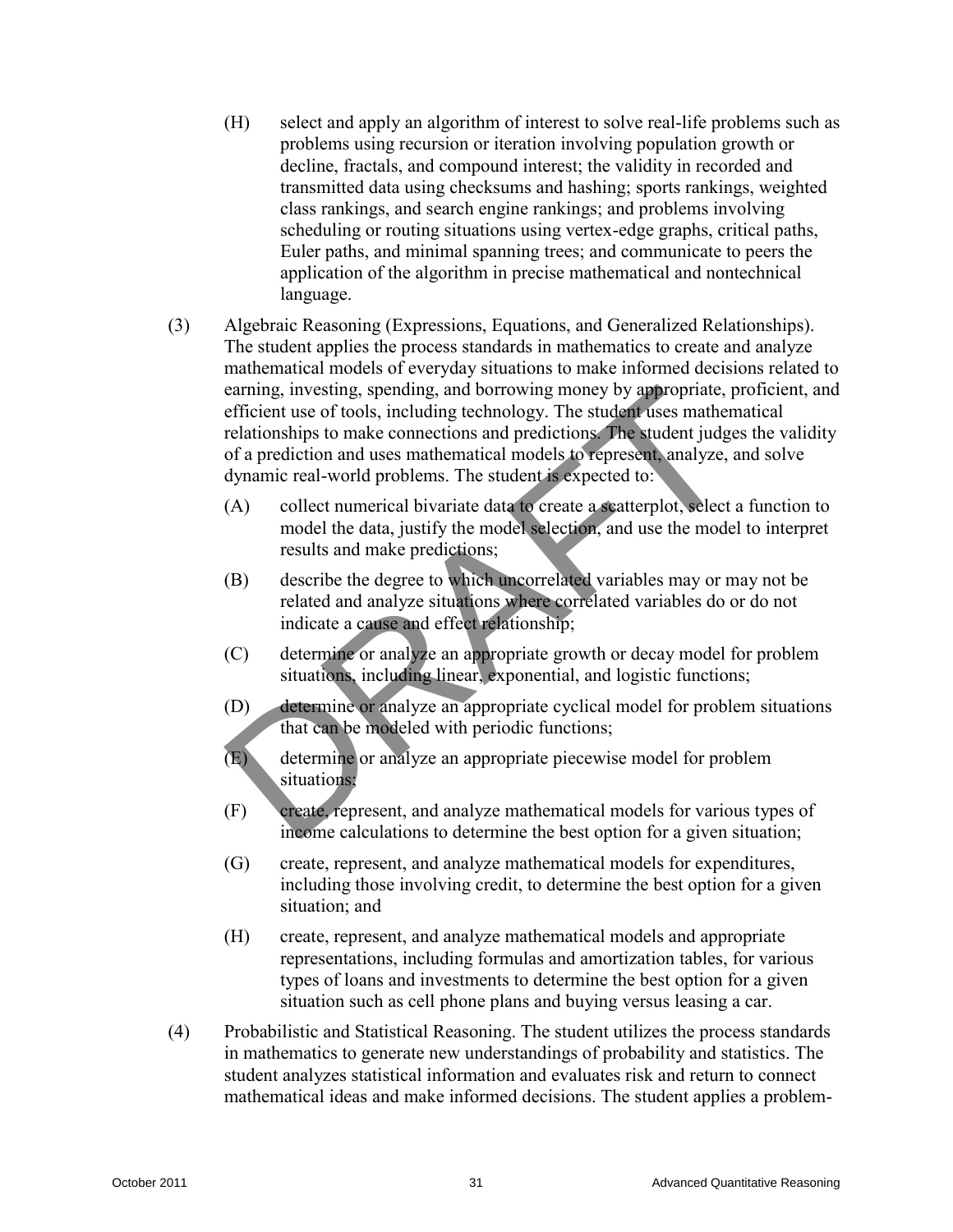solving model and statistical methods to design and conduct a study that addresses one or more particular question(s). The student uses multiple representations to effectively communicate the results of student-generated statistical studies and the critical analysis of published statistical studies. The student is expected to:

- (A) use a two-way frequency table as a sample space to identify whether two events are independent and to interpret the results;
- (B) use the Addition Rule,  $P(A \text{ or } B) = P(A) + P(B) P(A \text{ and } B)$ , in mathematical and real-world problems;
- (C) calculate conditional probabilities and probabilities of compound events using tree diagrams, Venn diagrams, area models, and formulas such as Bayes' Theorem;
- (D) interpret conditional probabilities and probabilities of compound events by analyzing representations to make decisions in problem situations;
- (E) use probabilities to make and justify decisions about risks in everyday life such as the lottery, weather forecasts, and insurance costs;
- (F) calculate expected value to analyze mathematical fairness, payoff, and risk;
- (G) determine the validity of logical arguments that include compound conditional statements by constructing truth tables;
- (H) identify limitations and lack of relevant information in studies reporting statistical information especially when studies are reported in condensed form;
- (I) interpret and compare statistical results using appropriate technology given a margin of error in situations such as polls, quality control, and measurements;
- (J) identify potential misuses of statistics to justify particular conclusions, including assertions of a cause-and-effect relationship rather than an association, and missteps or fallacies in logical reasoning such as confounding variables and hasty generalizations; (D) interpret conditional probabilities and probabilities of compound events by<br>
any ying representations to make actions for problem situations;<br>
(E) use probabilities to make and justify develops the stolens interiors;<br>
	- (K) describe strengths and weaknesses of sampling techniques, data and graphical displays, and interpretations of summary statistics and other results appearing in a study, including reports published in the media;
	- (L) determine the need for and purpose of a statistical investigation and what type of statistical analysis can be used to answer a specific question or set of questions;
	- (M) identify the population of interest for a statistical investigation, select an appropriate sampling technique, and collect data;
	- (N) identify the variables to be used in a study;
	- (O) determine possible sources of statistical bias in a study and how bias may affect the validity of the results;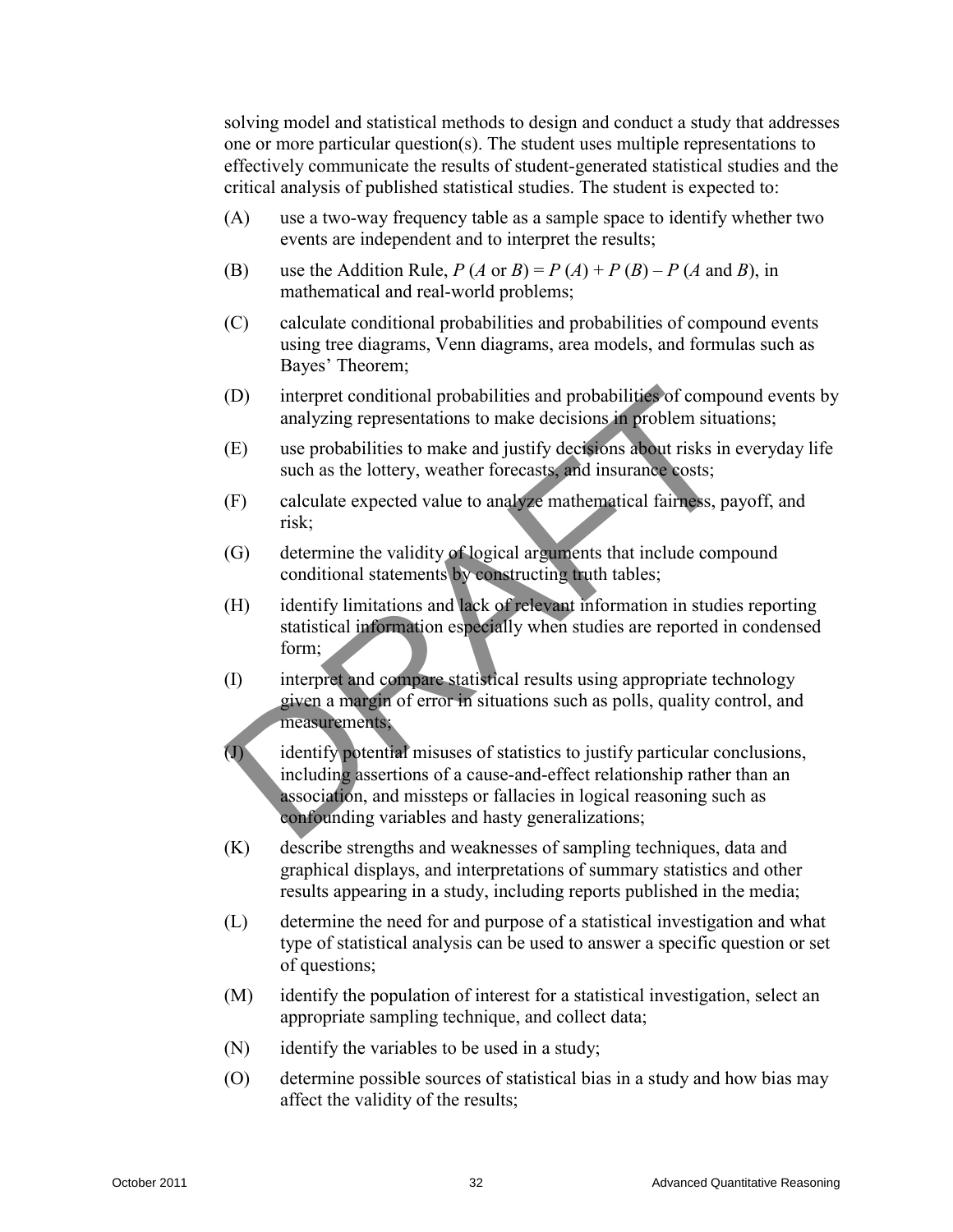- (P) create data displays for given data sets to investigate, compare, and estimate center, shape, spread, and unusual features of the data;
- (Q) analyze possible sources of data variability, including those that can be controlled and those that cannot be controlled;
- (R) report results of statistical studies to a particular audience, including selecting an appropriate presentation format, creating graphical data displays, and interpreting results in terms of the question studied;
- $(S)$  justify the design and the conclusion(s) of statistical studies, including the methods used; and
- (T) communicate statistical results in oral and written formats using appropriate statistical and nontechnical language.

October 2012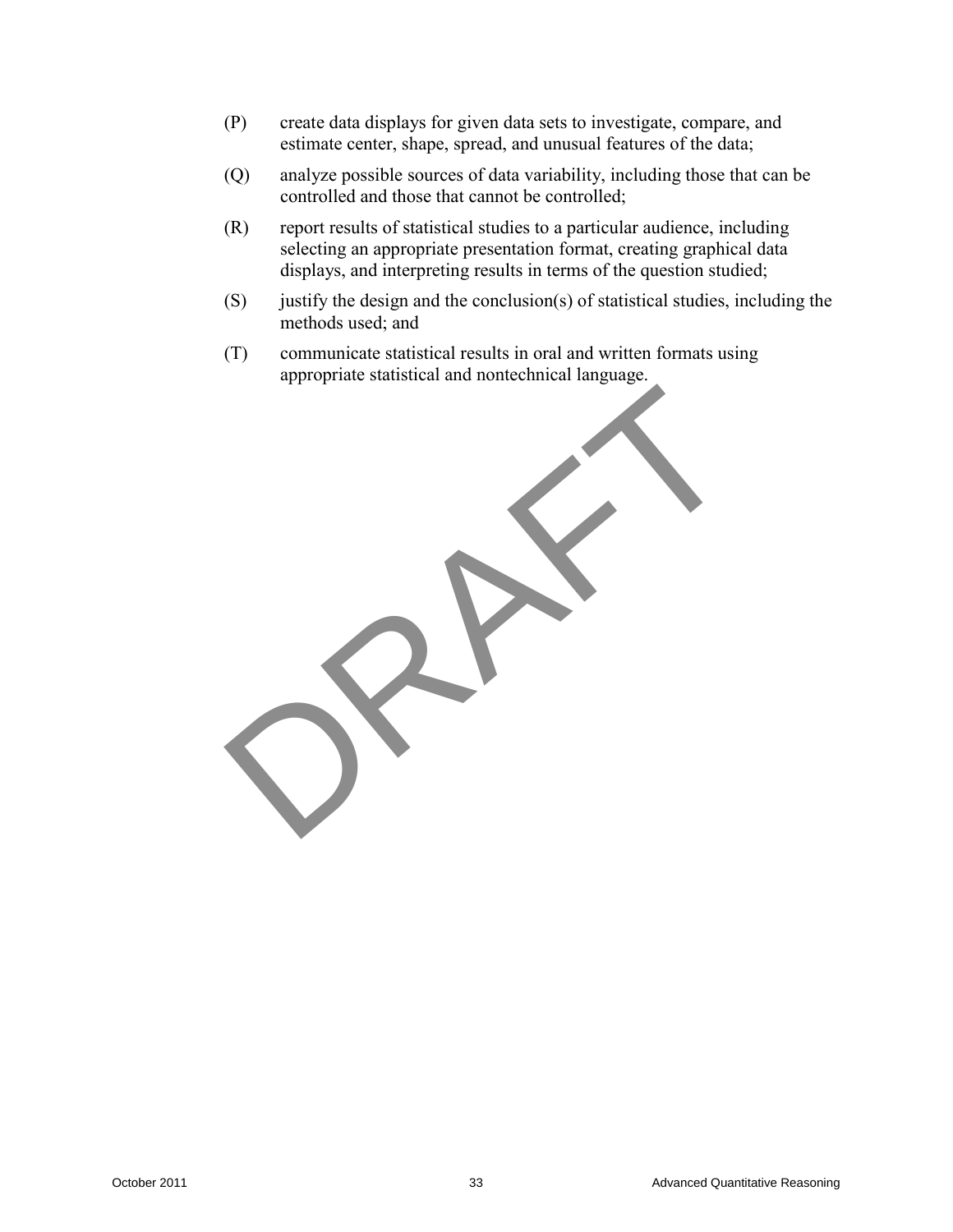## **§111.xx. Independent Study in Mathematics, Beginning with School Year 2013-2014 (Onehalf to One Credit).**

- (a) General requirements.
	- (1) Students shall be awarded one-half to one credit for successful completion of this course. Prerequisites: Geometry and Algebra II.
	- (2) Students may repeat this course with different course content for up to three credits.
	- (3) The requirements for each course must be approved by the local district before the course begins.
	- (4) If this course is being used to satisfy requirements for the Distinguished Achievement Program, student research/products must be presented before a panel of professionals or approved by the student's mentor.
- (b) Introduction.
	- (1) The desire to achieve educational excellence is the driving force behind the Texas Essential Knowledge and Skills for mathematics, guided by the College and Career Readiness Standards. By embedding statistics, probability, and finance, while focusing on fluency and solid understanding, Texas will lead the way in mathematics education and prepare all Texas students for the challenges they will face in the 21st century.
- (2) The process standards are integrated at every grade level and course. When possible, students will apply mathematics to problems arising in everyday life, society, and the workplace. Students will use a problem-solving model that incorporates analyzing given information, formulating a plan or strategy, determining a solution, justifying the solution, and evaluating the problem-solving process and the reasonableness of the solution. Students will select appropriate tools such as real objects, manipulatives, paper and pencil, and technology and techniques such as mental math, estimation, and number sense to solve problems. Students will effectively communicate mathematical ideas, reasoning, and their implications using multiple representations such as symbols, diagrams, graphs, and language. Students will use mathematical relationships to generate solutions and make connections and predictions. Students will analyze mathematical relationships to connect and communicate mathematical ideas. Students will display, explain, or justify mathematical ideas and arguments using precise mathematical language in written or oral communication. Achieveron Herogram, student testerath<br>productions must be presented by the statistic structure can provide production.<br>
(a) Introduction.<br>
(b) Introduction.<br>
(correct Readintos Studients of reading statistic for mail of t
	- (3) In Independent Study in Mathematics, students will extend their mathematical understanding beyond the Algebra II level in a specific area or areas of mathematics such as theory of equations, number theory, non-Euclidean geometry, linear algebra, advanced survey of mathematics, or history of mathematics.
	- (4) Statements that contain the word "including" reference content that must be mastered, while those containing the phrase "such as" are intended as possible illustrative examples.